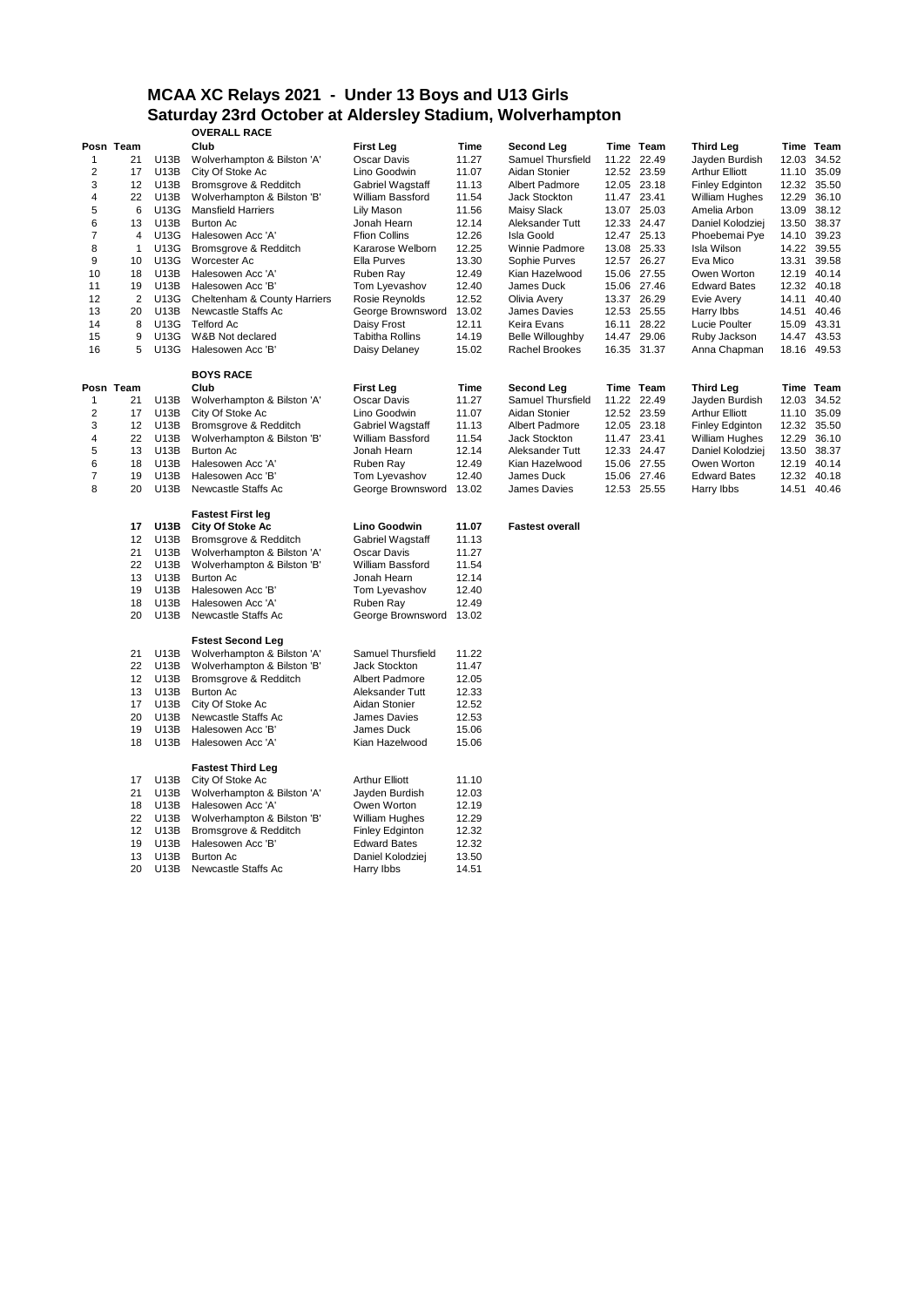|   |           |                                      | <b>GIRLS RACE</b>            |                      |       |                         |       |             |               |       |       |
|---|-----------|--------------------------------------|------------------------------|----------------------|-------|-------------------------|-------|-------------|---------------|-------|-------|
|   | Posn Team |                                      | Club                         | First Leg            | Time  | Second Leg              |       | Time Team   | Third Leg     | Time  | Team  |
|   | 6         | U13G                                 | <b>Mansfield Harriers</b>    | Lily Mason           | 11.56 | Maisy Slack             |       | 13.07 25.03 | Amelia Arbon  | 13.09 | 38.12 |
| 2 | 4         | U13G                                 | Halesowen Acc 'A'            | <b>Ffion Collins</b> | 12.26 | Isla Goold              |       | 12.47 25.13 | Phoebemai Pye | 14.10 | 39.23 |
| 3 |           | U13G                                 | Bromsgrove & Redditch        | Kararose Welborn     | 12.25 | Winnie Padmore          | 13.08 | 25.33       | Isla Wilson   | 14.22 | 39.55 |
| 4 | 10        | U13G                                 | Worcester Ac                 | Ella Purves          | 13.30 | Sophie Purves           |       | 12.57 26.27 | Eva Mico      | 13.31 | 39.58 |
| 5 |           | Cheltenham & County Harriers<br>U13G |                              | Rosie Reynolds       | 12.52 | Olivia Avery            |       | 13.37 26.29 | Evie Avery    | 14.11 | 40.40 |
| 6 | 8         | U13G<br>Telford Ac                   |                              | Daisy Frost          | 12.11 | Keira Evans             | 16.11 | 28.22       | Lucie Poulter | 15.09 | 43.31 |
|   | 9         | U13G                                 | W&B Not declared             | Tabitha Rollins      | 14.19 | <b>Belle Willoughby</b> |       | 14.47 29.06 | Ruby Jackson  | 14.47 | 43.53 |
| 8 | 5         | U13G                                 | Halesowen Acc 'B'            | Daisy Delaney        | 15.02 | Rachel Brookes          |       | 16.35 31.37 | Anna Chapman  | 18.16 | 49.53 |
|   |           |                                      | <b>Fastest First Leg</b>     |                      |       |                         |       |             |               |       |       |
|   | 6         | <b>U13G</b>                          | <b>Mansfield Harriers</b>    | Lily Mason           | 11.56 | <b>Fastest overall</b>  |       |             |               |       |       |
|   | 8         | U13G                                 | Telford Ac                   | Daisy Frost          | 12.11 |                         |       |             |               |       |       |
|   |           | U13G                                 | Bromsgrove & Redditch        | Kararose Welborn     | 12.25 |                         |       |             |               |       |       |
|   | 4         | U13G                                 | Halesowen Acc 'A'            | <b>Ffion Collins</b> | 12.26 |                         |       |             |               |       |       |
|   | 2         | U13G                                 | Cheltenham & County Harriers | Rosie Reynolds       | 12.52 |                         |       |             |               |       |       |
|   | 10        | U13G                                 | Worcester Ac                 | Ella Purves          | 13.30 |                         |       |             |               |       |       |
|   | 9         | U13G                                 | Wolverhampton & Bilston      | Tabitha Rollins      | 14.19 |                         |       |             |               |       |       |
|   | 5         | U13G                                 | Halesowen Acc 'B'            | Daisy Delaney        | 15.02 |                         |       |             |               |       |       |

#### **Fastest Second Leg**

| 4  | U13G | Halesowen Acc 'A'            | Isla Goold              | 12.47 |
|----|------|------------------------------|-------------------------|-------|
| 10 | U13G | Worcester Ac                 | Sophie Purves           | 12.57 |
| 6  | U13G | <b>Mansfield Harriers</b>    | Maisy Slack             | 13.07 |
| 1  | U13G | Bromsgrove & Redditch        | Winnie Padmore          | 13.08 |
| 2  | U13G | Cheltenham & County Harriers | Olivia Avery            | 13.37 |
| 9  | U13G | Wolverhampton & Bilston      | <b>Belle Willoughby</b> | 14.47 |
| 8  | U13G | <b>Telford Ac</b>            | Keira Evans             | 16.11 |
| 5  | U13G | Halesowen Acc 'B'            | Rachel Brookes          | 16.35 |
|    |      | <b>Fastest Third Leg</b>     |                         |       |
| 6  | U13G | <b>Mansfield Harriers</b>    | Amelia Arbon            | 13.09 |
| 10 | U13G | Worcester Ac                 | Eva Mico                | 13.31 |
| 4  | U13G | Halesowen Acc 'A'            | Phoebemai Pye           | 14.10 |
| 2  | U13G | Cheltenham & County Harriers | Evie Avery              | 14.11 |
| 1  | U13G | Bromsgrove & Redditch        | Isla Wilson             | 14.22 |
| 9  | U13G | Wolverhampton & Bilston      | Ruby Jackson            | 14.47 |
| 8  | U13G | <b>Telford Ac</b>            | Lucie Poulter           | 15.09 |
| 5  | U13G | Halesowen Acc 'B'            | Anna Chapman            | 18.16 |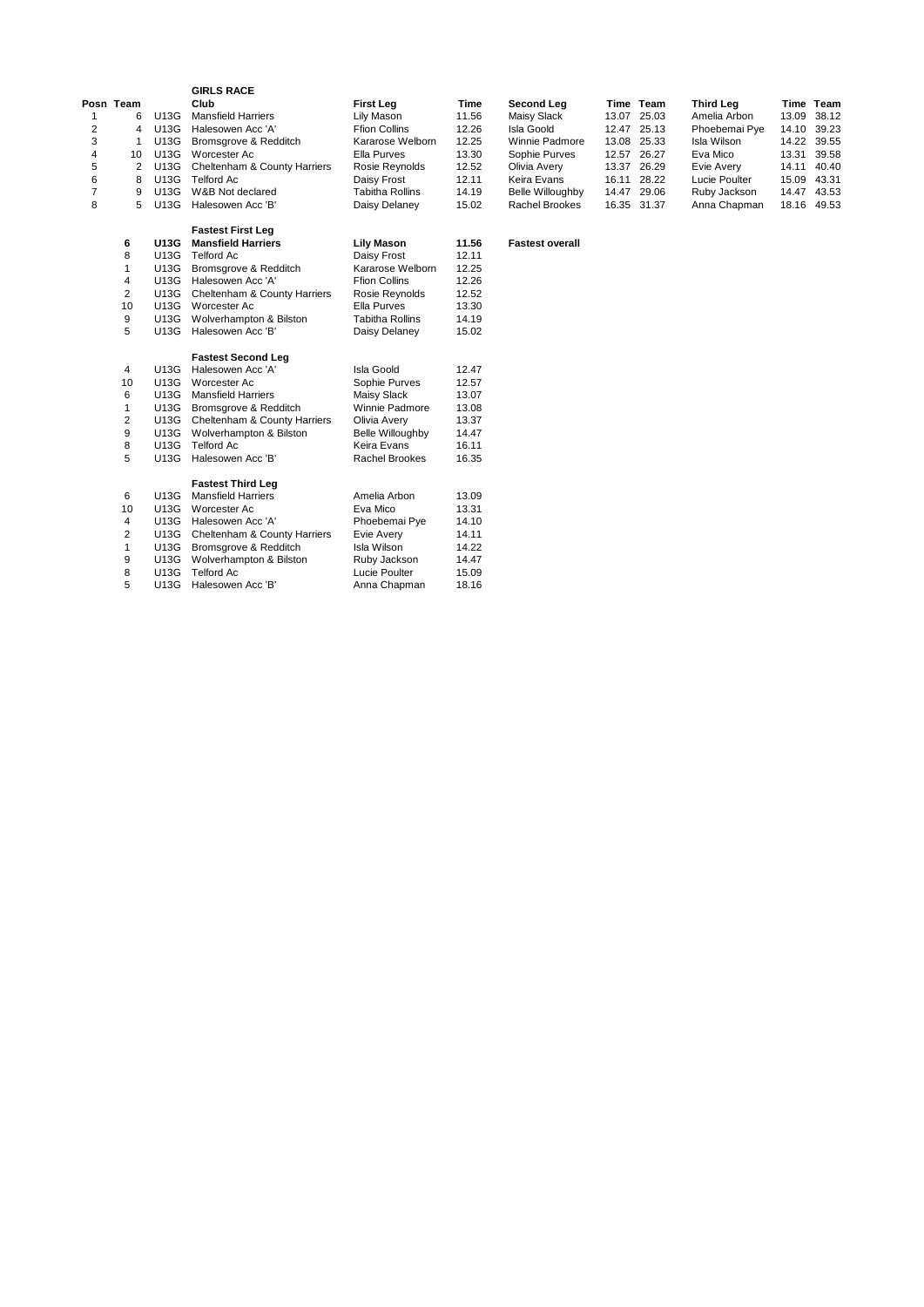## **MCAA XC Relays 2021 - Under 15 Boys and U15 Girls Saturday 23rd October at Aldersley Stadium, Wolverhampton**

|                |           |                    | <b>OVERALL RACE</b>              |                          |       |                        |             |                          |       |             |
|----------------|-----------|--------------------|----------------------------------|--------------------------|-------|------------------------|-------------|--------------------------|-------|-------------|
|                | Posn Team |                    | Club                             | <b>First Leg</b>         | Time  | Second Leg             | Time Team   | <b>Third Leg</b>         |       | Time Team   |
| 1              | 30        | U15B               | Bromsgrove & Redditch            | Samuel Hembry            | 10.40 | Willem Hembry          | 10.56 21.36 | Nathan Sanders           | 11.28 | 33.04       |
| $\overline{2}$ | 37        | <b>U15B</b>        | Telford Ac 'A'                   | Paul Harrison            | 11.46 | <b>Oliver Skelton</b>  | 11.01 22.47 | <b>Edward Harrison</b>   | 10.42 | 33.29       |
| 3              | 39        | U15B               | Wolverhampton & Bilston          | <b>Matthew Bassford</b>  | 11.36 | Z Sandhuwhitton        | 11.35 23.11 | Theo Palmer              |       | 11.12 34.23 |
| 4              | 51        | <b>U15G</b>        | Wolverhampton & Bilston 'A'      | Ava Kind                 | 12.03 | Rosie Kind             | 11.08 23.11 | <b>Scarlett Williams</b> | 11.46 | 34.57       |
| 5              | 31        | U15B               | <b>Burton Ac</b>                 | Joel Cantrill            | 11.52 | Rhys Morgan            | 11.47 23.39 | Kamil Kolodziej          | 11.53 | 35.32       |
| 6              | 41        | <b>U15G</b>        | Burton Ac 'A'                    | Caitlin Mccarney         | 11.47 | Martha Wong            | 12.22 24.09 | Amelie Brown             | 12.55 | 37.04       |
| $\overline{7}$ | 35        | U15B               | Halesowen Acc                    | Alex Taylor              | 11.05 | Harry Macdonald        | 12.15 23.20 | Ryan Worton              | 14.11 | 37.31       |
| 8              | 38        | U15B               | Telford Ac 'B'                   | Tom Scott                | 11.38 | <b>Ben Guest</b>       | 14.14 25.52 | Isaac Johnson            | 11.49 | 37.41       |
| 9              | 43        | <b>U15G</b>        | Cheltenham & County Harriers     | Georgia Howell           | 12.26 | Abigail Thornley       | 13.30 25.56 | <b>Ellis Woolley</b>     | 12.35 | 38.31       |
| 10             | 42        | U15G               | Burton Ac 'B'                    | Saffron Bowley           | 12.11 | Imogen Barker          | 13.17 25.28 | Libbie Joyce             | 13.57 | 39.25       |
| 11             | 52        | <b>U15G</b>        | Wolverhampton & Bilston 'B'      | <b>Ruby Buggins</b>      | 12.34 | S Willoughby           | 13.10 25.44 | <b>Bethany Bennett</b>   | 14.22 | 40.06       |
| 12             | 46        | <b>U15G</b>        | Halesowen Acc 'A'                | Jessica Dale             | 12.08 | Poppy Bentley          | 14.12 26.20 | Evie Fairclough          |       | 14.35 40.55 |
| 13             | 47        | <b>U15G</b>        | Halesowen Acc 'B'                | Harriet Hartshorn        | 15.52 | Madeline Down          | 13.37 29.29 | Lois Webster             | 14.25 | 43.54       |
| 14             | 48        | <b>U15G</b>        | Newcastle Staffs Ac              | Hannah Royse             | 13.21 | Alys Crofts            | 15.45 29.06 | Caitlin Taylor           | 15.47 | 44.53       |
| 15             | 50        | <b>U15G</b>        | <b>Telford Ac</b>                | <b>Isobelle Standell</b> | 13.49 | Seren Evans            | 17.08 30.57 | Ava Watkinson            |       | 14.39 45.36 |
|                |           |                    |                                  |                          |       |                        |             |                          |       |             |
|                |           |                    | Incomplete teams                 |                          |       |                        |             |                          |       |             |
| 16             | 36        | U15B               | Newcastle Staffs Ac              | <b>Elliot Sharman</b>    | 13.46 |                        |             |                          |       |             |
|                |           |                    | <b>BOYS RACE</b>                 |                          |       |                        |             |                          |       |             |
|                | Posn Team |                    | Club                             | <b>First Leg</b>         | Time  | Second Leg             | Time Team   | <b>Third Leg</b>         |       | Time Team   |
| 1              | 30        | U15B               | Bromsgrove & Redditch            | Samuel Hembry            | 10.40 | Willem Hembry          | 10.56 21.36 | Nathan Sanders           | 11.28 | 33.04       |
| 2              |           |                    | Telford Ac 'A'                   | Paul Harrison            | 11.46 | <b>Oliver Skelton</b>  | 11.01 22.47 | <b>Edward Harrison</b>   | 10.42 | 33.29       |
|                | 3<br>39   | 37<br>U15B<br>U15B | Wolverhampton & Bilston          | Matthew Bassford         | 11.36 | Z Sandhuwhitton        | 11.35 23.11 | Theo Palmer              |       | 11.12 34.23 |
|                | 4<br>31   | <b>U15B</b>        | <b>Burton Ac</b>                 | Joel Cantrill            | 11.52 | Rhys Morgan            | 11.47 23.39 | Kamil Kolodziej          | 11.53 | 35.32       |
| 5              | 35        | U15B               | Halesowen Acc                    | Alex Taylor              | 11.05 | Harry Macdonald        | 12.15 23.20 | Ryan Worton              | 14.11 | 37.31       |
| 6              | 38        | U15B               | Telford Ac 'B'                   | Tom Scott                | 11.38 | <b>Ben Guest</b>       | 14.14 25.52 | Isaac Johnson            | 11.49 | 37.41       |
|                |           |                    | <b>Fastest First Leg</b>         |                          |       |                        |             |                          |       |             |
|                | 30        | <b>U15B</b>        | <b>Bromsgrove &amp; Redditch</b> | <b>Samuel Hembry</b>     | 10.40 | <b>Fastest overall</b> |             |                          |       |             |
|                | 35        | U15B               | Halesowen Acc                    | Alex Taylor              | 11.05 |                        |             |                          |       |             |
|                | 39        | U15B               | Wolverhampton & Bilston          | <b>Matthew Bassford</b>  | 11.36 |                        |             |                          |       |             |
|                | 38        | U15B               | Telford Ac 'B'                   | Tom Scott                | 11.38 |                        |             |                          |       |             |
|                | 37        | U15B               | Telford Ac 'A'                   | Paul Harrison            | 11.46 |                        |             |                          |       |             |
|                | 31        | U15B               | <b>Burton Ac</b>                 | Joel Cantrill            | 11.52 |                        |             |                          |       |             |
|                | 36        | U15B               | Newcastle Staffs Ac              | <b>Elliot Sharman</b>    | 13.46 |                        |             |                          |       |             |
|                |           |                    | <b>Fastest Second Leg</b>        |                          |       |                        |             |                          |       |             |
|                | 30        | U15B               | Bromsgrove & Redditch            | Willem Hembry            | 10.56 |                        |             |                          |       |             |
|                | 37        | U15B               | Telford Ac 'A'                   | Oliver Skelton           | 11.01 |                        |             |                          |       |             |
|                | 39        | U15B               | Wolverhampton & Bilston          | Z Sandhuwhitton          | 11.35 |                        |             |                          |       |             |
|                | 31        | U15B               | <b>Burton Ac</b>                 | Rhys Morgan              | 11.47 |                        |             |                          |       |             |
|                | 35        | U15B               | Halesowen Acc                    | Harry Macdonald          | 12.15 |                        |             |                          |       |             |
|                | 38        | <b>U15B</b>        | Telford Ac 'B'                   | <b>Ben Guest</b>         | 14.14 |                        |             |                          |       |             |
|                |           |                    | <b>Fastest Third leg</b>         |                          |       |                        |             |                          |       |             |
|                | 37        | U15B               | Telford Ac 'A'                   | <b>Edward Harrison</b>   | 10.42 |                        |             |                          |       |             |
|                | 39        | U15B               | Wolverhampton & Bilston          | Theo Palmer              | 11.12 |                        |             |                          |       |             |
|                | 30        | U15B               | Bromsgrove & Redditch            | Nathan Sanders           | 11.28 |                        |             |                          |       |             |
|                | 38        | U15B               | Telford Ac 'B'                   | Isaac Johnson            | 11.49 |                        |             |                          |       |             |
|                | 31        | <b>U15B</b>        | <b>Burton Ac</b>                 | Kamil Kolodziej          | 11.53 |                        |             |                          |       |             |
|                | 35        | U15B               | Halesowen Acc                    | Ryan Worton              | 14.11 |                        |             |                          |       |             |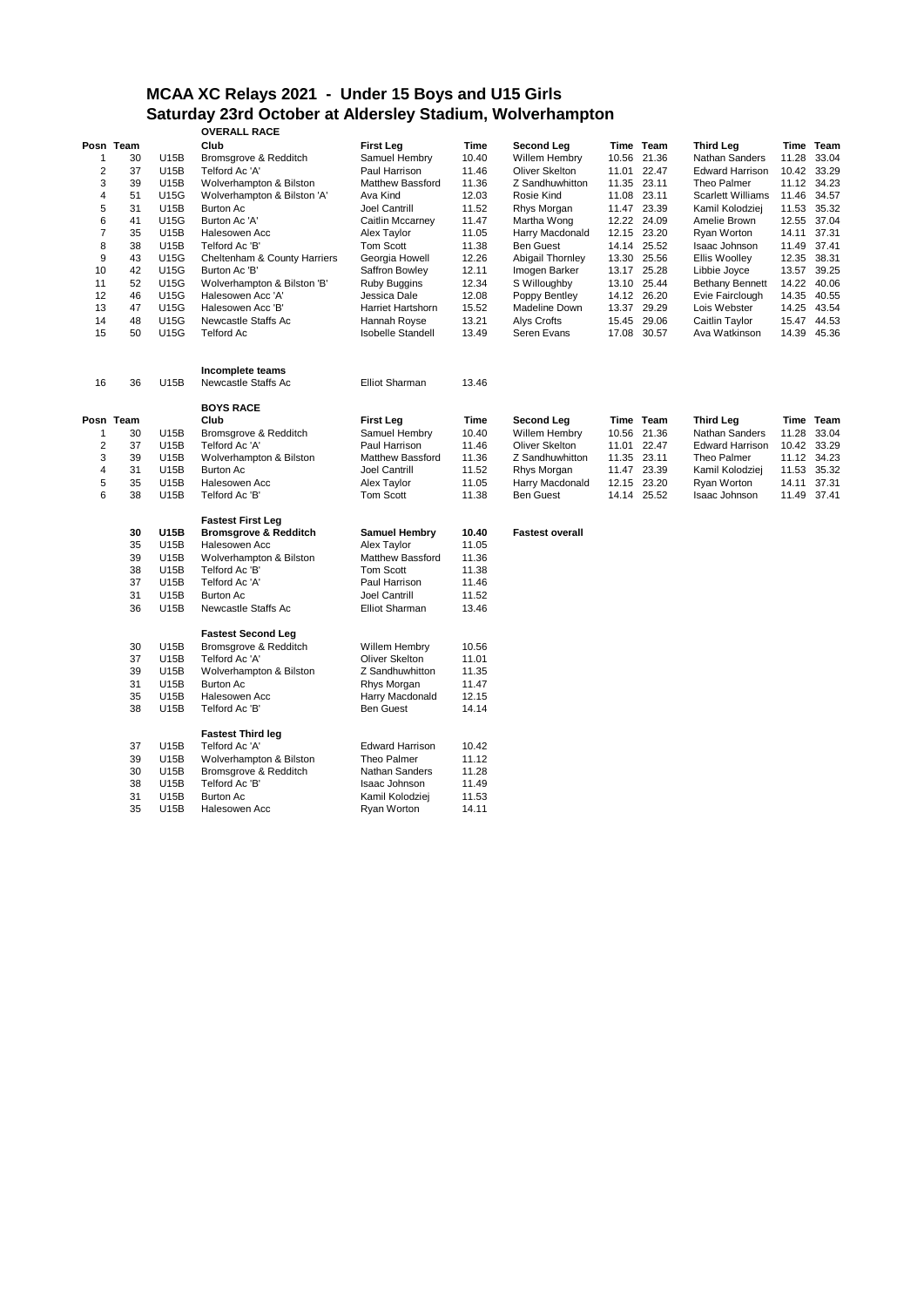|           |    |             | <b>GIRLS RACE</b>            |                          |       |                        |       |             |                          |             |             |
|-----------|----|-------------|------------------------------|--------------------------|-------|------------------------|-------|-------------|--------------------------|-------------|-------------|
| Posn Team |    |             | Club                         | <b>First Leg</b>         | Time  | Second Leg             |       | Time Team   | <b>Third Leg</b>         |             | Time Team   |
| 1         | 51 | U15G        | Wolverhampton & Bilston 'A'  | Ava Kind                 | 12.03 | Rosie Kind             |       | 11.08 23.11 | <b>Scarlett Williams</b> | 11.46       | 34.57       |
| 2         | 41 | U15G        | Burton Ac 'A'                | Caitlin Mccarney         | 11.47 | Martha Wong            |       | 12.22 24.09 | Amelie Brown             | 12.55       | 37.04       |
| 3         | 43 | U15G        | Cheltenham & County Harriers | Georgia Howell           | 12.26 | Abigail Thornley       |       | 13.30 25.56 | <b>Ellis Woolley</b>     | 12.35 38.31 |             |
| 4         | 42 | <b>U15G</b> | Burton Ac 'B'                | Saffron Bowley           | 12.11 | Imogen Barker          |       | 13.17 25.28 | Libbie Joyce             |             | 13.57 39.25 |
| 5         | 52 | <b>U15G</b> | Wolverhampton & Bilston 'B'  | <b>Ruby Buggins</b>      | 12.34 | S Willoughby           | 13.10 | 25.44       | <b>Bethany Bennett</b>   | 14.22       | 40.06       |
| 6         | 46 | U15G        | Halesowen Acc 'A'            | Jessica Dale             | 12.08 | Poppy Bentley          |       | 14.12 26.20 | Evie Fairclough          | 14.35 40.55 |             |
| 7         | 47 | U15G        | Halesowen Acc 'B'            | Harriet Hartshorn        | 15.52 | Madeline Down          |       | 13.37 29.29 | Lois Webster             |             | 14.25 43.54 |
| 8         | 48 | <b>U15G</b> | Newcastle Staffs Ac          | Hannah Royse             | 13.21 | Alys Crofts            |       | 15.45 29.06 | Caitlin Taylor           |             | 15.47 44.53 |
| 9         | 50 | U15G        | <b>Telford Ac</b>            | <b>Isobelle Standell</b> | 13.49 | Seren Evans            |       | 17.08 30.57 | Ava Watkinson            | 14.39       | 45.36       |
|           | 41 | <b>U15G</b> | Burton Ac 'A'                | Caitlin Mccarney         | 11.47 |                        |       |             |                          |             |             |
|           | 51 | U15G        | Wolverhampton & Bilston 'A'  | Ava Kind                 | 12.03 |                        |       |             |                          |             |             |
|           | 46 | <b>U15G</b> | Halesowen Acc 'A'            | Jessica Dale             | 12.08 |                        |       |             |                          |             |             |
|           | 42 | <b>U15G</b> | Burton Ac 'B'                | Saffron Bowley           | 12.11 |                        |       |             |                          |             |             |
|           | 43 | <b>U15G</b> | Cheltenham & County Harriers | Georgia Howell           | 12.26 |                        |       |             |                          |             |             |
|           | 52 | <b>U15G</b> | Wolverhampton & Bilston 'B'  | <b>Ruby Buggins</b>      | 12.34 |                        |       |             |                          |             |             |
|           | 48 | <b>U15G</b> | Newcastle Staffs Ac          | Hannah Royse             | 13.21 |                        |       |             |                          |             |             |
|           | 50 | U15G        | <b>Telford Ac</b>            | <b>Isobelle Standell</b> | 13.49 |                        |       |             |                          |             |             |
|           | 47 | <b>U15G</b> | Halesowen Acc 'B'            | Harriet Hartshorn        | 15.52 |                        |       |             |                          |             |             |
|           | 51 | <b>U15G</b> | Wolverhampton & Bilston 'A'  | <b>Rosie Kind</b>        | 11.08 | <b>Fastest Overall</b> |       |             |                          |             |             |
|           | 41 | <b>U15G</b> | Burton Ac 'A'                | Martha Wong              | 12.22 |                        |       |             |                          |             |             |
|           | 52 | U15G        | Wolverhampton & Bilston 'B'  | S Willoughby             | 13.10 |                        |       |             |                          |             |             |
|           | 42 | U15G        | Burton Ac 'B'                | Imogen Barker            | 13.17 |                        |       |             |                          |             |             |
|           | 43 | <b>U15G</b> | Cheltenham & County Harriers | <b>Abigail Thornley</b>  | 13.30 |                        |       |             |                          |             |             |
|           | 47 | U15G        | Halesowen Acc 'B'            | Madeline Down            | 13.37 |                        |       |             |                          |             |             |
|           | 46 | U15G        | Halesowen Acc 'A'            | Poppy Bentley            | 14.12 |                        |       |             |                          |             |             |
|           | 48 | U15G        | Newcastle Staffs Ac          | Alys Crofts              | 15.45 |                        |       |             |                          |             |             |
|           | 50 | U15G        | <b>Telford Ac</b>            | Seren Evans              | 17.08 |                        |       |             |                          |             |             |
|           | 51 | <b>U15G</b> | Wolverhampton & Bilston 'A'  | <b>Scarlett Williams</b> | 11.46 |                        |       |             |                          |             |             |
|           | 43 | <b>U15G</b> | Cheltenham & County Harriers | Ellis Woolley            | 12.35 |                        |       |             |                          |             |             |
|           | 41 | <b>U15G</b> | Burton Ac 'A'                | Amelie Brown             | 12.55 |                        |       |             |                          |             |             |
|           | 42 | U15G        | Burton Ac 'B'                | Libbie Joyce             | 13.57 |                        |       |             |                          |             |             |
|           | 52 | <b>U15G</b> | Wolverhampton & Bilston 'B'  | <b>Bethany Bennett</b>   | 14.22 |                        |       |             |                          |             |             |
|           | 47 | <b>U15G</b> | Halesowen Acc 'B'            | Lois Webster             | 14.25 |                        |       |             |                          |             |             |
|           | 46 | U15G        | Halesowen Acc 'A'            | Evie Fairclough          | 14.35 |                        |       |             |                          |             |             |
|           | 50 | <b>U15G</b> | <b>Telford Ac</b>            | Ava Watkinson            | 14.39 |                        |       |             |                          |             |             |
|           | 48 | <b>U15G</b> | Newcastle Staffs Ac          | Caitlin Taylor           | 15.47 |                        |       |             |                          |             |             |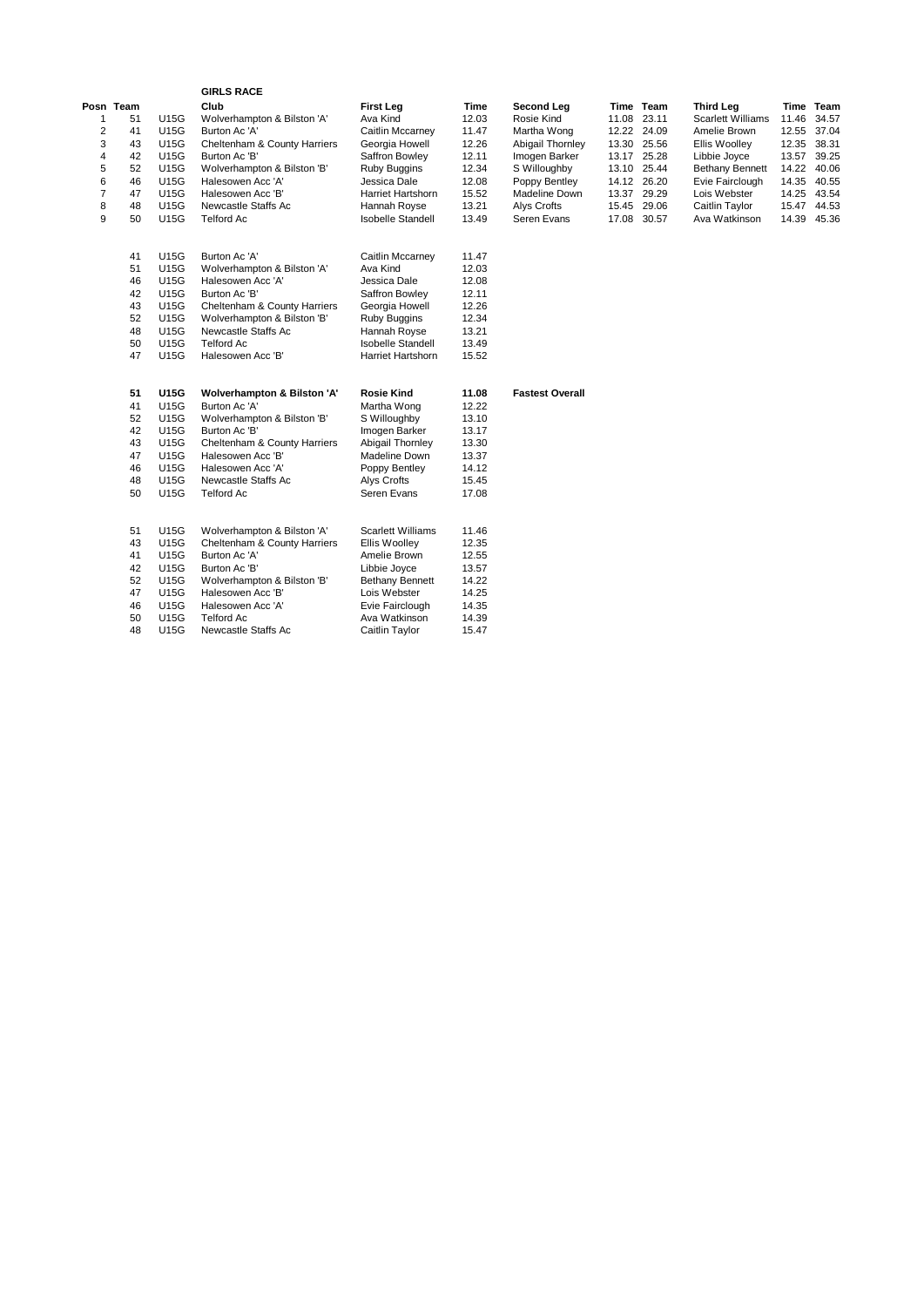## **MCAA XC Relays 2021 - Under 17 Men and U17 Women Saturday 23rd October at Aldersley Stadium, Wolverhampton**

|                |           | <b>OVERALL RACE</b>                                                   |                                              |                |                           |             |             |                        |       |             |
|----------------|-----------|-----------------------------------------------------------------------|----------------------------------------------|----------------|---------------------------|-------------|-------------|------------------------|-------|-------------|
| Posn Team      |           | Club                                                                  | First Leg                                    | Time           | Second Leg                |             | Time Team   | Third Leg              |       | Time Team   |
| $\mathbf{1}$   |           | 68 U17M Worcester Ac                                                  | Samuel Lea                                   | 10.29          | <b>Eliott Beard</b>       |             | 11.34 22.03 | Andrew Jeavons         | 10.47 | 32.50       |
| $\overline{2}$ |           | 81 U17W Tipton Harriers                                               | Jade Charlton                                | 11.31          | Jessie Walker             |             | 12.00 23.31 | Amelia Harrison        | 12.18 | 35.49       |
| 3              |           | 71 U17W Burton Ac                                                     | Maisie Trueman                               | 11.54          | Paige Barker              |             | 11.54 23.48 | Cara Mccarney          | 12.17 | 36.05       |
| 4              |           | 65 U17M Newcastle Staffs Ac 'A'                                       | Charlie Ranford                              | 11.09          | Harrison Everard          |             | 13.01 24.10 | <b>Bradley Shields</b> | 12.19 | 36.29       |
| 5              |           | 64 U17M Halesowen Acc                                                 | George Allen                                 | 12.14          | James Pugh                |             | 12.51 25.05 | <b>Thomas Brookes</b>  | 11.56 | 37.01       |
| 6              |           | 67 U17M Telford Ac                                                    | Jedid Mensah                                 | 12.05          | Bavin Hashem              |             | 12.44 24.49 | Jacob Hall             |       | 12.26 37.15 |
| $\overline{7}$ |           | 70 U17W Bromsgrove & Redditch                                         | Lucy Hatfield                                | 12.01          | Esme Ranger               |             | 12.22 24.23 | <b>Emily Dyer</b>      | 13.11 | 37.34       |
| 8              |           | 72 U17W Charnwood A C 'A'                                             | <b>Gracierose Walters</b>                    | 12.42          | <b>Isabel Edwards</b>     |             | 12.40 25.22 | Nadia Gauhar           |       | 12.47 38.09 |
| 9              |           | 74 U17W Cheltenham & County Harriers                                  | <b>Chloe Sheppard</b>                        | 12.07          | Freya Howell              |             | 12.40 24.47 | Molly Dibden           | 13.29 | 38.16       |
| 10             |           | 77 U17W Halesowen Acc                                                 | Amelia Hartshorn                             | 11.52          | <b>Ryley Malonepriest</b> | 13.09 25.01 |             | Charlieann Baird       |       | 15.09 40.10 |
|                |           | Incomplete teams                                                      |                                              |                |                           |             |             |                        |       |             |
| 11             |           | 60 U17M Burton Ac                                                     | <b>Jack Dennis</b>                           | 11.26          | Owen Morgan               |             | 11.35 23.01 |                        |       |             |
| 12             |           | 78 U17W Newcastle Staffs Ac                                           | Sienna Phillips                              | 12.24          | Molly Ibbs                |             | 12.42 25.06 |                        |       |             |
| 13             |           | 73 U17W Charnwood A C 'B'                                             | Lucy Morrison                                | 13.22          |                           |             |             |                        |       |             |
|                |           |                                                                       |                                              |                |                           |             |             |                        |       |             |
|                |           | <b>MENS RACE</b>                                                      |                                              |                |                           |             |             |                        |       |             |
|                | Posn Team | Club                                                                  | <b>First Leg</b>                             | Time           | Second Leg                |             | Time Team   | <b>Third Leg</b>       |       | Time Team   |
| $\mathbf{1}$   |           | 68 U17M Worcester Ac                                                  | Samuel Lea                                   | 10.29          | <b>Eliott Beard</b>       |             | 11.34 22.03 | Andrew Jeavons         | 10.47 | 32.50       |
| $\overline{2}$ |           | 65 U17M Newcastle Staffs Ac 'A'                                       | Charlie Ranford                              | 11.09          | <b>Harrison Everard</b>   | 13.01       | 24.10       | <b>Bradley Shields</b> | 12.19 | 36.29       |
| 3              |           | 64 U17M Halesowen Acc                                                 | George Allen                                 | 12.14          | James Pugh                |             | 12.51 25.05 | Thomas Brookes         | 11.56 | 37.01       |
| 4              |           | 67 U17M Telford Ac                                                    | Jedid Mensah                                 | 12.05          | Bavin Hashem              |             | 12.44 24.49 | Jacob Hall             |       | 12.26 37.15 |
| 5              |           | 60 U17M Burton Ac                                                     | Jack Dennis                                  | 11.26          | Owen Morgan               |             | 11.35 23.01 |                        |       |             |
|                |           | <b>Fastest First Leg</b>                                              |                                              |                |                           |             |             |                        |       |             |
|                |           | 68 U17M Worcester Ac                                                  | Samuel Lea                                   | 10.29          | <b>Fastest Overall</b>    |             |             |                        |       |             |
|                |           | 65 U17M Newcastle Staffs Ac 'A'                                       | Charlie Ranford                              | 11.09          |                           |             |             |                        |       |             |
|                |           | 60 U17M Burton Ac                                                     | <b>Jack Dennis</b>                           | 11.26          |                           |             |             |                        |       |             |
|                |           | 67 U17M Telford Ac                                                    | Jedid Mensah                                 | 12.05          |                           |             |             |                        |       |             |
|                |           | 64 U17M Halesowen Acc                                                 | George Allen                                 | 12.14          |                           |             |             |                        |       |             |
|                |           |                                                                       |                                              |                |                           |             |             |                        |       |             |
|                |           | <b>Fastest Second Leg</b>                                             |                                              |                |                           |             |             |                        |       |             |
|                |           | 68 U17M Worcester Ac                                                  | <b>Eliott Beard</b>                          | 11.34          |                           |             |             |                        |       |             |
|                |           | 60 U17M Burton Ac                                                     | Owen Morgan                                  | 11.35          |                           |             |             |                        |       |             |
|                |           | 67 U17M Telford Ac                                                    | Bavin Hashem                                 | 12.44          |                           |             |             |                        |       |             |
|                |           | 64 U17M Halesowen Acc                                                 | James Pugh                                   | 12.51          |                           |             |             |                        |       |             |
|                |           | 65 U17M Newcastle Staffs Ac 'A'                                       | <b>Harrison Everard</b>                      | 13.01          |                           |             |             |                        |       |             |
|                |           |                                                                       |                                              |                |                           |             |             |                        |       |             |
|                |           | <b>Fastest Third Leg</b>                                              |                                              |                |                           |             |             |                        |       |             |
|                |           |                                                                       |                                              |                |                           |             |             |                        |       |             |
|                |           | 68 U17M Worcester Ac                                                  | Andrew Jeavons                               | 10.47          |                           |             |             |                        |       |             |
|                |           | 64 U17M Halesowen Acc                                                 | <b>Thomas Brookes</b>                        | 11.56          |                           |             |             |                        |       |             |
|                |           | 65 U17M Newcastle Staffs Ac 'A'                                       | <b>Bradley Shields</b>                       | 12.19          |                           |             |             |                        |       |             |
|                |           | 67 U17M Telford Ac                                                    | Jacob Hall                                   | 12.26          |                           |             |             |                        |       |             |
|                |           | <b>WOMENS RACE</b>                                                    |                                              |                |                           |             |             |                        |       |             |
|                | Posn Team | Club                                                                  | <b>First Leg</b>                             | Time           | Second Leg                |             | Time Team   | <b>Third Leg</b>       |       | Time Team   |
| $\mathbf{1}$   |           | 81 U17W Tipton Harriers                                               | Jade Charlton                                | 11.31          | Jessie Walker             |             | 12.00 23.31 | Amelia Harrison        | 12.18 | 35.49       |
| $\overline{2}$ |           | 71 U17W Burton Ac                                                     | Maisie Trueman                               | 11.54          | Paige Barker              |             | 11.54 23.48 | Cara Mccarney          | 12.17 | 36.05       |
| 3              |           | 70 U17W Bromsgrove & Redditch                                         | Lucy Hatfield                                | 12.01          | Esme Ranger               |             | 12.22 24.23 | <b>Emily Dyer</b>      | 13.11 | 37.34       |
| 4              |           | 72 U17W Charnwood A C 'A'                                             | <b>Gracierose Walters</b>                    | 12.42          | <b>Isabel Edwards</b>     | 12.40       | 25.22       | Nadia Gauhar           | 12.47 | 38.09       |
| 5              |           | 74 U17W Cheltenham & County Harriers                                  | Chloe Sheppard                               | 12.07          | Freya Howell              |             | 12.40 24.47 | Molly Dibden           | 13.29 | 38.16       |
| 6              |           | 77 U17W Halesowen Acc                                                 | Amelia Hartshorn                             | 11.52          | <b>Ryley Malonepriest</b> | 13.09 25.01 |             | Charlieann Baird       |       | 15.09 40.10 |
| 7              |           | 78 U17W Newcastle Staffs Ac                                           | Sienna Phillips                              | 12.24          | Molly Ibbs                |             | 12.42 25.06 |                        |       |             |
| 8              |           | 73 U17W Charnwood A C 'B'                                             | Lucy Morrison                                | 13.22          |                           |             |             |                        |       |             |
|                |           |                                                                       |                                              |                |                           |             |             |                        |       |             |
|                |           | <b>Fastest First Leg</b>                                              |                                              |                |                           |             |             |                        |       |             |
|                |           | 81 U17W Tipton Harriers                                               | Jade Charlton                                | 11.31          | <b>Fastest overall</b>    |             |             |                        |       |             |
|                |           | 77 U17W Halesowen Acc                                                 | Amelia Hartshorn                             | 11.52          |                           |             |             |                        |       |             |
|                |           | 71 U17W Burton Ac                                                     | Maisie Trueman                               | 11.54<br>12.01 |                           |             |             |                        |       |             |
|                |           | 70 U17W Bromsgrove & Redditch<br>74 U17W Cheltenham & County Harriers | Lucy Hatfield                                |                |                           |             |             |                        |       |             |
|                |           |                                                                       | Chloe Sheppard                               | 12.07          |                           |             |             |                        |       |             |
|                |           | 78 U17W Newcastle Staffs Ac<br>72 U17W Charnwood A C 'A'              | Sienna Phillips<br><b>Gracierose Walters</b> | 12.24          |                           |             |             |                        |       |             |
|                |           | 73 U17W Charnwood A C 'B'                                             | Lucy Morrison                                | 12.42<br>13.22 |                           |             |             |                        |       |             |
|                |           |                                                                       |                                              |                |                           |             |             |                        |       |             |
|                |           | <b>Fastest Second Leg</b>                                             |                                              |                |                           |             |             |                        |       |             |
|                |           | 71 U17W Burton Ac                                                     | Paige Barker                                 | 11.54          |                           |             |             |                        |       |             |
|                |           | 81 U17W Tipton Harriers                                               | Jessie Walker                                | 12.00          |                           |             |             |                        |       |             |
|                |           | 70 U17W Bromsgrove & Redditch                                         | Esme Ranger                                  | 12.22          |                           |             |             |                        |       |             |
|                |           | 72 U17W Charnwood A C 'A'                                             | <b>Isabel Edwards</b>                        | 12.40          |                           |             |             |                        |       |             |
|                |           | 74 U17W Cheltenham & County Harriers                                  | Freya Howell                                 | 12.40          |                           |             |             |                        |       |             |
|                |           | 78 U17W Newcastle Staffs Ac                                           | Molly Ibbs                                   | 12.42          |                           |             |             |                        |       |             |
|                |           | 77 U17W Halesowen Acc                                                 | <b>Ryley Malonepriest</b>                    | 13.09          |                           |             |             |                        |       |             |
|                |           |                                                                       |                                              |                |                           |             |             |                        |       |             |
|                |           | <b>Fastest Third Leg</b><br>71 U17W Burton Ac                         | Cara Mccarney                                | 12.17          |                           |             |             |                        |       |             |
|                |           | 81 U17W Tipton Harriers                                               | Amelia Harrison                              | 12.18          |                           |             |             |                        |       |             |
|                |           | 72 U17W Charnwood A C 'A'                                             | Nadia Gauhar                                 | 12.47          |                           |             |             |                        |       |             |
|                |           | 70 U17W Bromsgrove & Redditch                                         | <b>Emily Dyer</b>                            | 13.11          |                           |             |             |                        |       |             |
|                |           | 74 U17W Cheltenham & County Harriers<br>77 U17W Halesowen Acc         | Molly Dibden<br>Charlieann Baird             | 13.29<br>15.09 |                           |             |             |                        |       |             |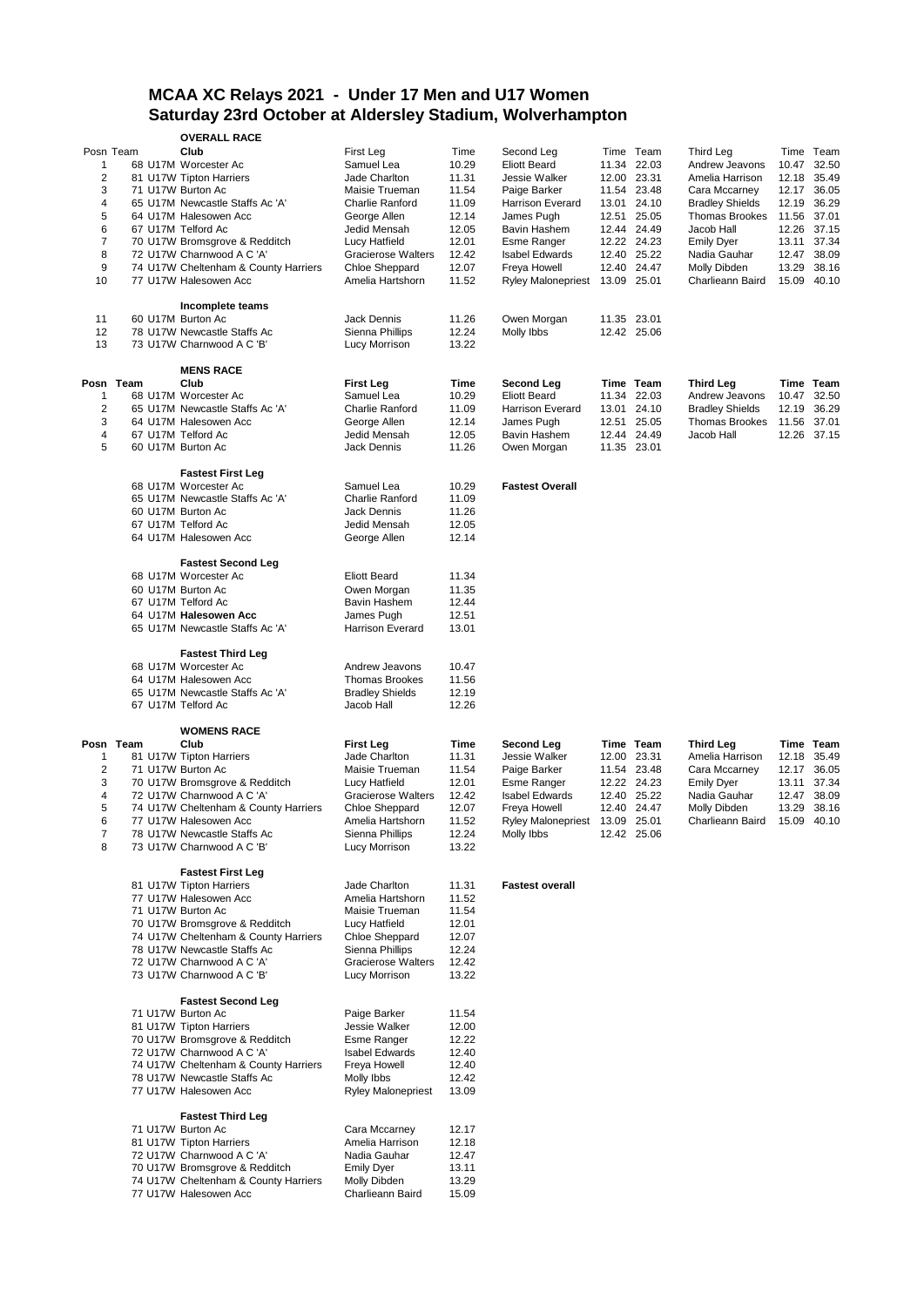#### **MCAA XC Relays 2021 - Senior Women and Masters Women Saturday 23rd October at Aldersley Stadium, Wolverhampton**

|    |           | Overall race                          |                         |       |                         |       |             |                                |       |              |
|----|-----------|---------------------------------------|-------------------------|-------|-------------------------|-------|-------------|--------------------------------|-------|--------------|
|    | Posn Team | Club                                  | <b>First Leg</b>        | Time  | <b>Second Leg</b>       |       | Time Team   | <b>Third Leg</b>               | Time  | Team         |
| 1  | 130       | SenW Wolverhampton & Bilston 'A'      | Louise Hackett          | 21.24 | <b>Isobel Cotham</b>    | 22.36 | 44.00       | Amelia Samuels                 | 20.36 | 64.36        |
| 2  | 102       | SenW Birmingham Running Athletics 'A' | Rachel Gifford          | 22.34 | Lucie Taitharris        | 23.26 | 46.00       | Molly Browne                   | 21.59 | 67.59        |
| 3  | 115       | SenW Leamington Cycling & AC 'A'      | Katie Sykes             | 22.28 | Megan Blake             | 24.01 | 46.29       | <b>Kelly Edwards</b>           | 22.22 | 68.51        |
| 4  | 117       | SenW Newcastle Staffs Ac 'A'          | Sophie Goodfellow       | 22.41 | Grace Ranford           | 24.27 | 47.08       | R Twardochleb                  | 23.03 | 70.11        |
| 5  | 127       | SenW Tipton Harriers 'A'              | <b>Catherine Holden</b> | 23.20 | Bethany Walker          | 24.21 | 47.41       | Rebecca Turton                 | 24.05 | 71.46        |
|    |           |                                       |                         |       |                         |       |             |                                |       |              |
| 6  | 120       | SenW Nuneaton Harriers                | <b>Eleanor Fowler</b>   | 23.23 | Lucie Budge             | 25.24 | 48.47       | <b>Emily Negus</b>             | 23.07 | 71.54        |
| 7  | 103       | SenW Birmingham Running Athletics 'B' | Ellon Hart              | 24.53 | <b>Becki Timmings</b>   | 23.08 | 48.01       | Amy Brammar                    | 25.12 | 73.13        |
| 8  | 174       | MasW Wolverhampton & Bilston 'A'      | Becky Palmer            | 25.17 | Sabrina Thomas          | 25.30 | 50.47       | Victoria Mackay                | 23.05 | 73.52        |
| 9  | 172       | MasW Trentham Rc 'A'                  | Deborah Thomas          | 24.00 | Jayne Dickens           | 25.30 | 49.30       | Joanne Stanfield               | 26.35 | 76.05        |
| 10 | 108       | SenW Bromsgrove & Redditch            | Liz Vaughan             | 25.53 | Lauren Sykes            | 28.38 | 54.31       | Laura Kyte                     | 22.07 | 76.38        |
| 11 | 156       | MasW Halesowen Acc 'A'                | Sarah Thompson          | 25.06 | Melanie Hepke           |       | 26.02 51.08 | Jackie Bradshaw                | 25.36 | 76.44        |
| 12 | 113       | SenW Halesowen Acc                    | Lily Higgins            | 24.43 | Megan Harrold           | 28.33 | 53.16       | Simone Jones                   | 23.32 | 76.48        |
| 13 | 104       | SenW Birmingham Running Athletics 'C' | Helen Pike              | 25.09 | Anna Derrick            | 26.58 | 52.07       | Eloise Lee                     | 24.58 | 77.05        |
| 14 | 152       | MasW Bromsgrove & Redditch 'A'        | C Warrington            | 23.48 | Faye Stanyard           | 24.49 | 48.37       | Sharon Fox                     | 28.57 | 77.34        |
| 15 | 116       |                                       | Zara Hadfield           |       | Rosie Cale              | 25.50 | 52.21       |                                | 26.20 | 78.41        |
|    |           | SenW Leamington Cycling & AC 'B'      |                         | 26.31 |                         |       |             | Ana Lovett                     |       |              |
| 16 | 121       | SenW Rugby & Northampton Ac           | <b>Tilly Lea</b>        | 24.25 | Helen Jones             |       | 28.11 52.36 | Zoey Sheppard                  | 26.39 | 79.15        |
| 17 | 131       | SenW Wolverhampton & Bilston 'B'      | Abigail Wellsday        | 25.48 | <b>Ruby Richards</b>    |       | 25.30 51.18 | Hannah Corns                   | 28.52 | 80.10        |
| 18 | 128       | SenW Tipton Harriers 'B'              | Susannah Davies         | 25.46 | <b>Holly Graham</b>     | 27.09 | 52.55       | Katie Dolan                    | 28.17 | 81.12        |
| 19 | 150       | MasW Bournville Harriers 'A'          | <b>Alison Price</b>     | 26.18 | Nicola Tautscher        |       | 27.57 54.15 | Jude Glynn                     | 28.44 | 82.59        |
| 20 | 165       | MasW Nuneaton Harriers 'A'            | Lois Thorne             | 27.47 | Carolyn Derbyshire      |       | 30.12 57.59 | Helen Talbot                   | 25.29 | 83.28        |
| 21 | 170       | MasW Telford Harriers 'A'             | Lucy Maloney            | 27.18 | Victoria Doran          | 27.53 | 55.11       | Lisa Yeomans                   | 28.41 | 83.52        |
| 22 | 158       | MasW Kenilworth Runners 'A'           | <b>Sally Hicks</b>      | 30.38 | K Burnettnichol         | 27.49 | 58.27       | Jane Phillips                  | 27.23 | 85.50        |
| 23 | 105       | SenW Birmingham Running Athletics 'D' |                         | 27.36 | Hannah Ludford          | 29.34 | 57.10       | Sonia Marin                    | 29.52 | 87.02        |
|    |           |                                       | Cathlyn Bone            |       |                         |       |             |                                |       |              |
| 24 | 124       | SenW Sparkhill Harriers               | Megan Harris            | 29.46 | Clare Welbourn          | 30.21 | 60.07       | E Stringer                     | 31.36 | 91.43        |
| 25 | 109       | SenW Centurion Rc                     | Jeanette Robathan       | 29.36 | Sade Mckenzie           |       | 27.25 57.01 | Clare Colquhoun                | 35.41 | 92.42        |
| 26 | 166       | MasW Nuneaton Harriers 'B'            | Amanda Budge            | 32.54 | Michelle Kenny          |       | 28.42 61.36 | Simone Wilson                  | 31.13 | 92.49        |
| 27 | 118       | SenW Newcastle Staffs Ac 'B           | Jade Watson             | 25.50 | Susan Twardochleb 32.27 |       | 58.17       | <b>Stacy Sharman</b>           | 36.01 | 94.18        |
| 28 | 161       | MasW Kings Heath Rc - The Lions 'A'   | Lara Brewer             | 31.31 | Kerry Allen             |       | 32.04 63.35 | Dawn Simms                     | 30.44 | 94.19        |
| 29 | 126       | SenW Telford Harriers                 | Naomi Ashmore           | 31.09 | Kerry Richardson        | 31.07 | 62.16       | Mandy Williams                 | 34.04 | 96.20        |
| 30 | 175       | MasW Wolverhampton & Bilston 'B'      | Joanne Hackett          | 29.58 | Danni Braine            | 29.03 | 59.01       | Julia Condon                   | 37.53 | 96.54        |
| 31 | 163       | MasW Northbrook AC 'A'                | Melissa Murray          | 35.12 | <b>Tori Boyle</b>       |       | 29.12 64.24 | Claudie Combelas 33.26         |       | 97.50        |
| 32 | 173       | MasW Trentham Rc 'B'                  | Nicola Jennings         | 30.01 | C Lantsbery             |       | 37.43 67.44 | Jill Phillips                  | 30.52 | 98.36        |
|    |           |                                       |                         |       |                         |       |             |                                |       |              |
| 33 | 169       | MasW Sparkhill Harriers               | Jennifer Price          | 30.07 | Rebecca Marks           | 33.33 | 63.40       | Manisha Pearce                 | 35.25 | 99.05        |
| 34 | 159       | MasW Kenilworth Runners 'B'           | Sophie Cookson          | 35.49 | Emma Wrefordbush 32.05  |       | 67.54       | Angela Pozoramajı 33.12 101.06 |       |              |
| 35 | 162       | MasW Kings Heath Rc - The Lions 'B'   | Claire Wilkes           | 28.32 | Ania Maxwell            | 38.46 | 67.18       | Karen Wooff                    |       | 34.28 101.46 |
| 36 | 122       | SenW Sneyd Striders 'A'               | Sarah Pallett           | 27.52 | Emma Hagan              | 35.36 | 63.28       | Teressa Longhurst 40.19 103.47 |       |              |
| 37 | 123       | SenW Sneyd Striders 'B'               | Clare Hill              | 35.17 | <b>Margaret Thomas</b>  | 34.48 | 70.05       | <b>Fleur Carter</b>            |       | 33.51 103.56 |
| 38 | 151       | MasW Bournville Harriers 'B'          | <b>Suz West</b>         | 32.56 | Helen Mcgettrick        | 33.49 | 66.45       | Sharon Newman                  |       | 37.55 104.40 |
| 39 | 125       | SenW Sphinx Ac                        | Katie Harvey            | 31.14 | Susan Gough             | 30.18 | 61.32       | Sallyanne Tully                |       | 46.20 107.52 |
| 40 | 164       | MasW Northbrook AC 'B'                | Joanne Evans            | 32.47 | <b>Tracy Jefferson</b>  | 36.13 | 69.00       | <b>Tracey Cox</b>              |       | 42.54 111.54 |
| 41 | 171       | MasW Telford Harriers 'B'             | Tania Willoughby        | 38.32 | Paula Johnston          | 42.49 | 81.21       | Marie Mason                    |       | 33.48 115.09 |
|    |           |                                       |                         |       |                         |       |             |                                |       |              |
|    |           |                                       |                         |       |                         |       |             |                                |       |              |
|    |           | <b>Incomplete Teams</b>               |                         |       |                         |       |             |                                |       |              |
|    | 110       | SenW Charnwood A C 'A'                | Ella Taylor             | 23.25 | Natalie Eggington       |       | 28.44 52.09 |                                |       |              |
|    | 101       | SenW Aldridge Rc                      | Amy Johnson             | 25.43 | Karen Kiteley           |       | 27.22 53.05 |                                |       |              |
|    | 107       | SenW Bournville Harriers              | Rhian Littlewood        | 26.18 | Mathilde Housley        |       | 27.52 54.10 |                                |       |              |
|    | 160       | MasW Kenilworth Runners 'C'           | Pauline Dable           | 38.39 | Laura Gould             |       | 34.43 73.22 |                                |       |              |
|    | 176       | MasW Wolverhampton & Bilston 'C'      | Julia Cooper            | 36.32 | Liz Lister              |       | 41.45 78.17 |                                |       |              |
|    | 132       | SenW Worcester Ac                     | Nicola Turner           | 23.47 |                         |       |             |                                |       |              |
|    | 154       | MasW Centurion Rc                     | Samantha Horsfall       | 38.33 |                         |       |             |                                |       |              |
|    |           |                                       |                         |       |                         |       |             |                                |       |              |
|    |           | <b>Senior Women</b>                   |                         |       |                         |       |             |                                |       |              |
|    |           |                                       |                         |       |                         |       |             |                                |       |              |
|    | Posn Team | Club                                  | <b>First Lea</b>        | Time  | Second Leg              |       | Time Team   | <b>Third Leg</b>               | Time  | Team         |
| 1  | 130       | SenW Wolverhampton & Bilston 'A'      | Louise Hackett          | 21.24 | <b>Isobel Cotham</b>    |       | 22.36 44.00 | Amelia Samuels                 | 20.36 | 64.36        |
| 2  | 102       | SenW Birmingham Running Athletics 'A' | Rachel Gifford          | 22.34 | Lucie Taitharris        | 23.26 | 46.00       | Molly Browne                   | 21.59 | 67.59        |
| 3  | 115       | SenW Leamington Cycling & AC 'A'      | Katie Sykes             | 22.28 | Megan Blake             | 24.01 | 46.29       | <b>Kelly Edwards</b>           | 22.22 | 68.51        |
| 4  | 117       | SenW Newcastle Staffs Ac 'A'          | Sophie Goodfellow       | 22.41 | Grace Ranford           | 24.27 | 47.08       | R Twardochleb                  | 23.03 | 70.11        |
| 5  | 127       | SenW Tipton Harriers 'A'              | Catherine Holden        | 23.20 | Bethany Walker          | 24.21 | 47.41       | Rebecca Turton                 | 24.05 | 71.46        |
| 6  | 120       | SenW Nuneaton Harriers                | Eleanor Fowler          | 23.23 | Lucie Budge             | 25.24 | 48.47       | <b>Emily Negus</b>             | 23.07 | 71.54        |
| 7  | 103       | SenW Birmingham Running Athletics 'B' | Ellon Hart              | 24.53 | Becki Timmings          | 23.08 | 48.01       | Amy Brammar                    | 25.12 | 73.13        |
| 8  | 108       | SenW Bromsgrove & Redditch            | Liz Vaughan             | 25.53 | Lauren Sykes            | 28.38 | 54.31       | Laura Kyte                     | 22.07 | 76.38        |
|    |           |                                       |                         |       |                         |       |             |                                |       |              |
| 9  | 113       | SenW Halesowen Acc                    | Lily Higgins            | 24.43 | Megan Harrold           | 28.33 | 53.16       | Simone Jones                   | 23.32 | 76.48        |
| 10 | 104       | SenW Birmingham Running Athletics 'C' | Helen Pike              | 25.09 | Anna Derrick            |       | 26.58 52.07 | Eloise Lee                     | 24.58 | 77.05        |
| 11 | 116       | SenW Leamington Cycling & AC 'B'      | Zara Hadfield           | 26.31 | Rosie Cale              | 25.50 | 52.21       | Ana Lovett                     | 26.20 | 78.41        |
| 12 | 121       | SenW Rugby & Northampton Ac           | <b>Tilly Lea</b>        | 24.25 | Helen Jones             | 28.11 | 52.36       | Zoey Sheppard                  | 26.39 | 79.15        |
| 13 | 131       | SenW Wolverhampton & Bilston 'B'      | Abigail Wellsday        | 25.48 | Ruby Richards           |       | 25.30 51.18 | Hannah Corns                   | 28.52 | 80.10        |
| 14 | 128       | SenW Tipton Harriers 'B'              | Susannah Davies         | 25.46 | Holly Graham            | 27.09 | 52.55       | Katie Dolan                    | 28.17 | 81.12        |
| 15 | 105       | SenW Birmingham Running Athletics 'D' | Cathlyn Bone            | 27.36 | Hannah Ludford          |       | 29.34 57.10 | Sonia Marin                    | 29.52 | 87.02        |
| 16 | 124       | SenW Sparkhill Harriers               | Megan Harris            | 29.46 | Clare Welbourn          | 30.21 | 60.07       | E Stringer                     | 31.36 | 91.43        |
| 17 | 109       | SenW Centurion Rc                     |                         | 29.36 |                         | 27.25 |             | Clare Colquhoun                |       | 92.42        |
|    |           |                                       | Jeanette Robathan       |       | Sade Mckenzie           |       | 57.01       |                                | 35.41 |              |
| 18 | 118       | SenW Newcastle Staffs Ac 'B'          | Jade Watson             | 25.50 | Susan Twardochleb 32.27 |       | 58.17       | <b>Stacy Sharman</b>           | 36.01 | 94.18        |
| 19 | 126       | SenW Telford Harriers                 | Naomi Ashmore           | 31.09 | Kerry Richardson        |       | 31.07 62.16 | Mandy Williams                 | 34.04 | 96.20        |
| 20 | 122       | SenW Sneyd Striders 'A'               | Sarah Pallett           | 27.52 | Emma Hagan              | 35.36 | 63.28       | Teressa Longhurst 40.19 103.47 |       |              |
| 21 | 123       | SenW Sneyd Striders 'B'               | Clare Hill              | 35.17 | <b>Margaret Thomas</b>  | 34.48 | 70.05       | <b>Fleur Carter</b>            |       | 33.51 103.56 |
| 22 | 125       | SenW Sphinx Ac                        | Katie Harvey            | 31.14 | Susan Gough             |       | 30.18 61.32 | Sallyanne Tully                |       | 46.20 107.52 |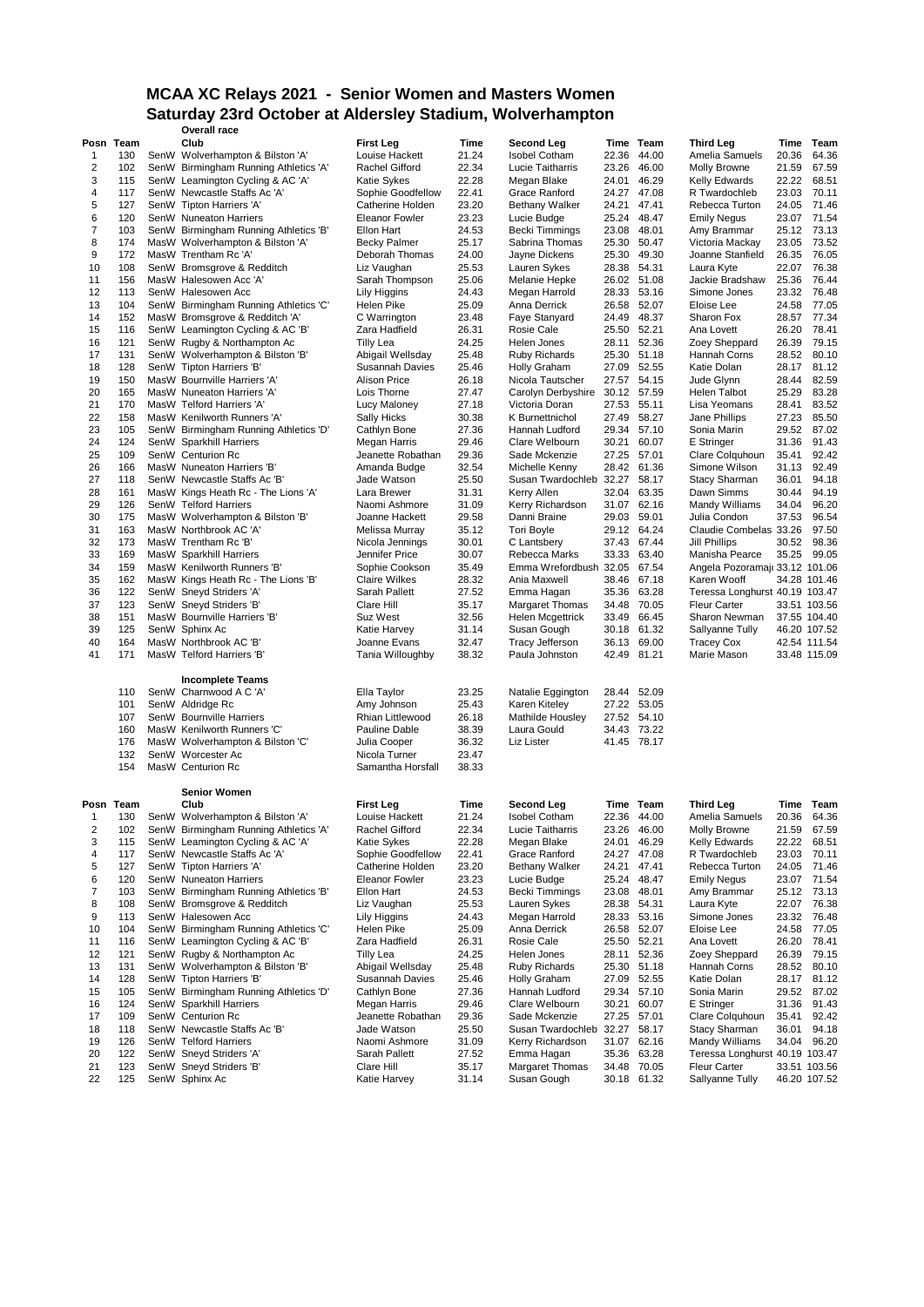## **Fastest First Leg**

|            | <b>Fastest First Leg</b>                                                  |                                     |                |                        |
|------------|---------------------------------------------------------------------------|-------------------------------------|----------------|------------------------|
| 130        | SenW Wolverhampton & Bilston 'A'                                          | Louise Hackett                      | 21.24          |                        |
| 115        | SenW Leamington Cycling & AC 'A'                                          | Katie Sykes                         | 22.28          |                        |
| 102        | SenW Birmingham Running Athletics 'A'                                     | Rachel Gifford                      | 22.34          |                        |
| 117        | SenW Newcastle Staffs Ac 'A'                                              | Sophie Goodfellow                   | 22.41          |                        |
| 127        | SenW Tipton Harriers 'A'                                                  | Catherine Holden                    | 23.20          |                        |
| 120        | SenW Nuneaton Harriers                                                    | <b>Eleanor Fowler</b>               | 23.23          |                        |
| 110        | SenW Charnwood A C 'A'                                                    | Ella Taylor                         | 23.25          |                        |
| 132        | SenW Worcester Ac                                                         | Nicola Turner                       | 23.47          |                        |
| 121        | SenW Rugby & Northampton Ac                                               | <b>Tilly Lea</b>                    | 24.25          |                        |
| 113        | SenW Halesowen Acc                                                        | Lily Higgins                        | 24.43          |                        |
| 103        | SenW Birmingham Running Athletics 'B'                                     | Ellon Hart                          | 24.53          |                        |
| 104        | SenW Birmingham Running Athletics 'C'                                     | Helen Pike                          | 25.09          |                        |
| 101        | SenW Aldridge Rc                                                          | Amy Johnson                         | 25.43          |                        |
| 128        | SenW Tipton Harriers 'B'                                                  | Susannah Davies                     | 25.46          |                        |
| 131        | SenW Wolverhampton & Bilston 'B'                                          | Abigail Wellsday                    | 25.48          |                        |
| 118        | SenW Newcastle Staffs Ac 'B'                                              | Jade Watson                         | 25.50          |                        |
| 108        | SenW Bromsgrove & Redditch                                                | Liz Vaughan                         | 25.53          |                        |
| 107        | SenW Bournville Harriers                                                  | Rhian Littlewood                    | 26.18          |                        |
| 116        | SenW Leamington Cycling & AC 'B'                                          | Zara Hadfield                       | 26.31          |                        |
| 105        | SenW Birmingham Running Athletics 'D'                                     | Cathlyn Bone                        | 27.36          |                        |
| 122        | SenW Sneyd Striders 'A'                                                   | Sarah Pallett                       | 27.52          |                        |
| 109        | SenW Centurion Rc                                                         | Jeanette Robathan                   | 29.36          |                        |
| 124        | SenW Sparkhill Harriers                                                   | Megan Harris                        | 29.46          |                        |
| 126        | SenW Telford Harriers                                                     | Naomi Ashmore                       | 31.09          |                        |
| 125        | SenW Sphinx Ac                                                            | Katie Harvey                        | 31.14          |                        |
| 123        | SenW Sneyd Striders 'B'                                                   | Clare Hill                          | 35.17          |                        |
|            |                                                                           |                                     |                |                        |
|            | <b>Fastest Second Leg</b>                                                 |                                     |                |                        |
| 130        | SenW Wolverhampton & Bilston 'A'                                          | Isobel Cotham                       | 22.36          |                        |
| 103        | SenW Birmingham Running Athletics 'B'                                     | Becki Timmings                      | 23.08          |                        |
| 102        | SenW Birmingham Running Athletics 'A'                                     | Lucie Taitharris                    | 23.26          |                        |
| 115        | SenW Leamington Cycling & AC 'A'                                          | Megan Blake                         | 24.01          |                        |
| 127        | SenW Tipton Harriers 'A'                                                  | Bethany Walker                      | 24.21          |                        |
| 117        | SenW Newcastle Staffs Ac 'A'                                              | Grace Ranford                       | 24.27          |                        |
| 120        | SenW Nuneaton Harriers                                                    | Lucie Budge                         | 25.24          |                        |
| 131        | SenW Wolverhampton & Bilston 'B'                                          | <b>Ruby Richards</b>                | 25.30          |                        |
| 116        | SenW Leamington Cycling & AC 'B'                                          | Rosie Cale                          | 25.50          |                        |
| 104        | SenW Birmingham Running Athletics 'C'                                     | Anna Derrick                        | 26.58          |                        |
| 128        | SenW Tipton Harriers 'B'                                                  | <b>Holly Graham</b>                 | 27.09          |                        |
| 101        | SenW Aldridge Rc                                                          | Karen Kiteley                       | 27.22          |                        |
| 109        | SenW Centurion Rc                                                         | Sade Mckenzie                       | 27.25          |                        |
| 107        | SenW Bournville Harriers                                                  | Mathilde Housley                    | 27.52          |                        |
| 121        | SenW Rugby & Northampton Ac                                               | Helen Jones                         | 28.11          |                        |
| 113        | SenW Halesowen Acc                                                        | Megan Harrold                       | 28.33          |                        |
| 108        | SenW Bromsgrove & Redditch                                                |                                     |                |                        |
| 110        |                                                                           |                                     | 28.38          |                        |
| 105        | SenW Charnwood A C 'A'                                                    | Lauren Sykes                        | 28.44          |                        |
|            |                                                                           | Natalie Eggington<br>Hannah Ludford | 29.34          |                        |
| 125        | SenW Birmingham Running Athletics 'D'                                     | Susan Gough                         | 30.18          |                        |
| 124        | SenW Sphinx Ac<br>SenW Sparkhill Harriers                                 | Clare Welbourn                      | 30.21          |                        |
| 126        | SenW Telford Harriers                                                     | Kerry Richardson                    | 31.07          |                        |
| 118        | SenW Newcastle Staffs Ac 'B'                                              | Susan Twardochleb                   | 32.27          |                        |
| 123        | SenW Sneyd Striders 'B'                                                   | Margaret Thomas                     | 34.48          |                        |
| 122        | SenW Sneyd Striders 'A'                                                   | Emma Hagan                          | 35.36          |                        |
|            |                                                                           |                                     |                |                        |
|            | <b>Fastest Third Leg</b>                                                  |                                     |                |                        |
| 130        |                                                                           | Amelia Samuels                      |                |                        |
| 102        | SenW Wolverhampton & Bilston 'A'<br>SenW Birmingham Running Athletics 'A' | Molly Browne                        | 20.36<br>21.59 | <b>Fastest Overall</b> |
| 108        | SenW Bromsgrove & Redditch                                                | Laura Kyte                          | 22.07          |                        |
| 115        | SenW Leamington Cycling & AC 'A'                                          | Kelly Edwards                       | 22.22          |                        |
| 117        | SenW Newcastle Staffs Ac 'A'                                              | R Twardochleb                       | 23.03          |                        |
| 120        | SenW Nuneaton Harriers                                                    | <b>Emily Negus</b>                  | 23.07          |                        |
| 113        | SenW Halesowen Acc                                                        | Simone Jones                        | 23.32          |                        |
| 127        | SenW Tipton Harriers 'A'                                                  | Rebecca Turton                      | 24.05          |                        |
| 104        | SenW Birmingham Running Athletics 'C'                                     | Eloise Lee                          | 24.58          |                        |
| 103        | SenW Birmingham Running Athletics 'B'                                     | Amy Brammar                         | 25.12          |                        |
| 116        | SenW Leamington Cycling & AC 'B'                                          | Ana Lovett                          | 26.20          |                        |
| 121        | SenW Rugby & Northampton Ac                                               | Zoey Sheppard                       | 26.39          |                        |
| 128        | SenW Tipton Harriers 'B'                                                  | Katie Dolan                         | 28.17          |                        |
| 131        | SenW Wolverhampton & Bilston 'B'                                          | Hannah Corns                        | 28.52          |                        |
| 105<br>124 | SenW Birmingham Running Athletics 'D'<br>SenW Sparkhill Harriers          | Sonia Marin<br><b>E</b> Stringer    | 29.52<br>31.36 |                        |

| 103 | SenW Birmingham Running Athletics 'B' | Amy Brammar          | 25.12 |
|-----|---------------------------------------|----------------------|-------|
| 116 | SenW Leamington Cycling & AC 'B'      | Ana Lovett           | 26.20 |
| 121 | SenW Rugby & Northampton Ac           | Zoey Sheppard        | 26.39 |
| 128 | SenW Tipton Harriers 'B'              | Katie Dolan          | 28.17 |
| 131 | SenW Wolverhampton & Bilston 'B'      | Hannah Corns         | 28.52 |
| 105 | SenW Birmingham Running Athletics 'D' | Sonia Marin          | 29.52 |
| 124 | SenW Sparkhill Harriers               | E Stringer           | 31.36 |
| 123 | SenW Sneyd Striders 'B'               | <b>Fleur Carter</b>  | 33.51 |
| 126 | SenW Telford Harriers                 | Mandy Williams       | 34.04 |
| 109 | SenW Centurion Rc                     | Clare Colquhoun      | 35.41 |
| 118 | SenW Newcastle Staffs Ac 'B'          | <b>Stacy Sharman</b> | 36.01 |

 SenW Sneyd Striders 'A' Teressa Longhurst 40.19 125 SenW Sphinx Ac Sallyanne Tully 46.20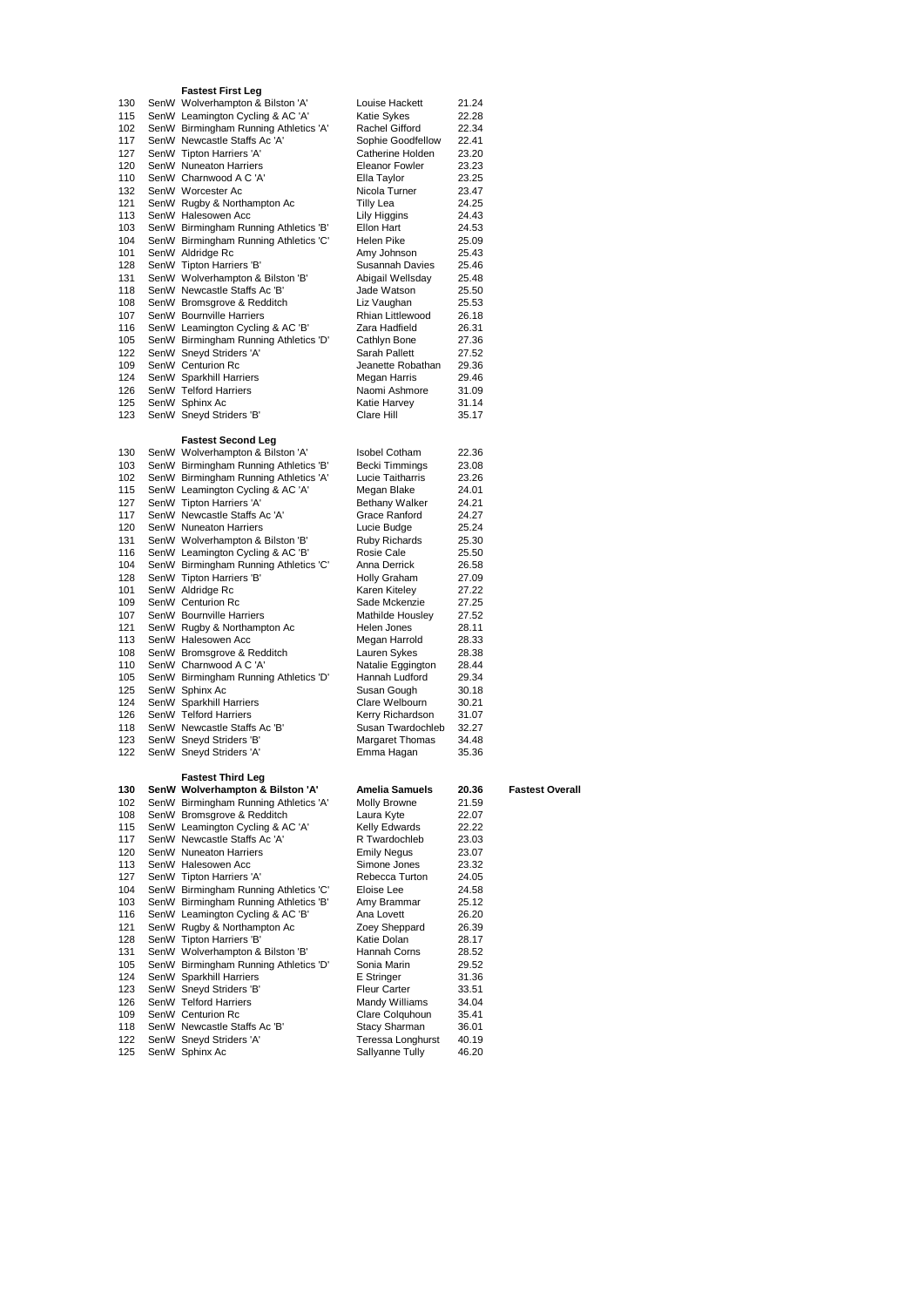|           |            | <b>Masters Women</b>                                                    |                                        |                |                                               |                      |           |                                                  |                |                |
|-----------|------------|-------------------------------------------------------------------------|----------------------------------------|----------------|-----------------------------------------------|----------------------|-----------|--------------------------------------------------|----------------|----------------|
| Posn Team |            | Club                                                                    | <b>First Leg</b>                       | Time           | Second Leg                                    |                      | Time Team | <b>Third Leg</b>                                 |                | Time Team      |
| 1<br>2    | 174<br>172 | MasW Wolverhampton & Bilston 'A'<br>MasW Trentham Rc 'A'                | <b>Becky Palmer</b><br>Deborah Thomas  | 25.17<br>24.00 | Sabrina Thomas<br>Javne Dickens               | 25.30<br>25.30 49.30 | 50.47     | Victoria Mackay<br>Joanne Stanfield              | 23.05<br>26.35 | 73.52<br>76.05 |
| 3         | 156        | MasW Halesowen Acc 'A'                                                  | Sarah Thompson                         | 25.06          | Melanie Hepke                                 | 26.02 51.08          |           | Jackie Bradshaw                                  | 25.36          | 76.44          |
| 4         | 152        | MasW Bromsgrove & Redditch 'A'                                          | C Warrington                           | 23.48          | Faye Stanyard                                 | 24.49 48.37          |           | Sharon Fox                                       | 28.57          | 77.34          |
| 5         | 150        | MasW Bournville Harriers 'A'                                            | Alison Price                           | 26.18          | Nicola Tautscher                              | 27.57 54.15          |           | Jude Glynn                                       | 28.44          | 82.59          |
| 6         | 165        | MasW Nuneaton Harriers 'A'                                              | Lois Thorne                            | 27.47          | Carolyn Derbyshire                            | 30.12 57.59          |           | Helen Talbot                                     | 25.29          | 83.28          |
| 7         | 170        | MasW Telford Harriers 'A'                                               | Lucy Maloney                           | 27.18          | Victoria Doran                                | 27.53 55.11          |           | Lisa Yeomans                                     | 28.41          | 83.52          |
| 8<br>9    | 158<br>166 | MasW Kenilworth Runners 'A'<br>MasW Nuneaton Harriers 'B'               | Sally Hicks<br>Amanda Budge            | 30.38<br>32.54 | K Burnettnichol<br>Michelle Kenny             | 27.49<br>28.42 61.36 | 58.27     | Jane Phillips<br>Simone Wilson                   | 27.23<br>31.13 | 85.50<br>92.49 |
| 10        | 161        | MasW Kings Heath Rc - The Lions 'A'                                     | Lara Brewer                            | 31.31          | Kerry Allen                                   | 32.04 63.35          |           | Dawn Simms                                       | 30.44          | 94.19          |
| 11        | 175        | MasW Wolverhampton & Bilston 'B'                                        | Joanne Hackett                         | 29.58          | Danni Braine                                  | 29.03 59.01          |           | Julia Condon                                     | 37.53          | 96.54          |
| 12        | 163        | MasW Northbrook AC 'A'                                                  | Melissa Murray                         | 35.12          | <b>Tori Boyle</b>                             | 29.12 64.24          |           | Claudie Combelas 33.26                           |                | 97.50          |
| 13        | 173        | MasW Trentham Rc 'B'                                                    | Nicola Jennings                        | 30.01          | C Lantsbery                                   | 37.43 67.44          |           | Jill Phillips                                    | 30.52          | 98.36          |
| 14        | 169<br>159 | MasW Sparkhill Harriers<br>MasW Kenilworth Runners 'B'                  | Jennifer Price                         | 30.07          | Rebecca Marks<br>Emma Wrefordbush 32.05 67.54 | 33.33 63.40          |           | Manisha Pearce<br>Angela Pozoramajı 33.12 101.06 | 35.25          | 99.05          |
| 15<br>16  | 162        | MasW Kings Heath Rc - The Lions 'B'                                     | Sophie Cookson<br><b>Claire Wilkes</b> | 35.49<br>28.32 | Ania Maxwell                                  | 38.46                | 67.18     | Karen Wooff                                      |                | 34.28 101.46   |
| 17        | 151        | MasW Bournville Harriers 'B'                                            | <b>Suz West</b>                        | 32.56          | Helen Mcgettrick                              | 33.49 66.45          |           | Sharon Newman                                    |                | 37.55 104.40   |
| 18        | 164        | MasW Northbrook AC 'B'                                                  | Joanne Evans                           | 32.47          | <b>Tracy Jefferson</b>                        | 36.13 69.00          |           | <b>Tracey Cox</b>                                |                | 42.54 111.54   |
| 19        | 171        | MasW Telford Harriers 'B'                                               | Tania Willoughby                       | 38.32          | Paula Johnston                                | 42.49                | 81.21     | Marie Mason                                      |                | 33.48 115.09   |
|           |            | <b>Fastest First Leg</b>                                                |                                        |                |                                               |                      |           |                                                  |                |                |
|           | 152        | MasW Bromsgrove & Redditch 'A'                                          | C Warrington                           | 23.48          |                                               |                      |           |                                                  |                |                |
|           | 172        | MasW Trentham Rc 'A'                                                    | Deborah Thomas                         | 24.00          |                                               |                      |           |                                                  |                |                |
|           | 156        | MasW Halesowen Acc 'A'                                                  | Sarah Thompson                         | 25.06          |                                               |                      |           |                                                  |                |                |
|           | 174        | MasW Wolverhampton & Bilston 'A'                                        | <b>Becky Palmer</b>                    | 25.17          |                                               |                      |           |                                                  |                |                |
|           | 150        | MasW Bournville Harriers 'A'                                            | <b>Alison Price</b>                    | 26.18          |                                               |                      |           |                                                  |                |                |
|           | 170        | MasW Telford Harriers 'A'                                               | Lucy Maloney                           | 27.18          |                                               |                      |           |                                                  |                |                |
|           | 165<br>162 | MasW Nuneaton Harriers 'A'                                              | Lois Thorne                            | 27.47          |                                               |                      |           |                                                  |                |                |
|           | 175        | MasW Kings Heath Rc - The Lions 'B'<br>MasW Wolverhampton & Bilston 'B' | <b>Claire Wilkes</b><br>Joanne Hackett | 28.32<br>29.58 |                                               |                      |           |                                                  |                |                |
|           | 173        | MasW Trentham Rc 'B'                                                    | Nicola Jennings                        | 30.01          |                                               |                      |           |                                                  |                |                |
|           | 169        | MasW Sparkhill Harriers                                                 | Jennifer Price                         | 30.07          |                                               |                      |           |                                                  |                |                |
|           | 158        | MasW Kenilworth Runners 'A'                                             | Sally Hicks                            | 30.38          |                                               |                      |           |                                                  |                |                |
|           | 161        | MasW Kings Heath Rc - The Lions 'A'                                     | Lara Brewer                            | 31.31          |                                               |                      |           |                                                  |                |                |
|           | 164<br>166 | MasW Northbrook AC 'B'                                                  | Joanne Evans                           | 32.47<br>32.54 |                                               |                      |           |                                                  |                |                |
|           | 151        | MasW Nuneaton Harriers 'B'<br>MasW Bournville Harriers 'B'              | Amanda Budge<br><b>Suz West</b>        | 32.56          |                                               |                      |           |                                                  |                |                |
|           | 163        | MasW Northbrook AC 'A'                                                  | Melissa Murray                         | 35.12          |                                               |                      |           |                                                  |                |                |
|           | 159        | MasW Kenilworth Runners 'B'                                             | Sophie Cookson                         | 35.49          |                                               |                      |           |                                                  |                |                |
|           | 176        | MasW Wolverhampton & Bilston 'C'                                        | Julia Cooper                           | 36.32          |                                               |                      |           |                                                  |                |                |
|           | 171        | MasW Telford Harriers 'B'                                               | Tania Willoughby                       | 38.32          |                                               |                      |           |                                                  |                |                |
|           | 154<br>160 | MasW Centurion Rc<br>MasW Kenilworth Runners 'C'                        | Samantha Horsfall<br>Pauline Dable     | 38.33<br>38.39 |                                               |                      |           |                                                  |                |                |
|           |            |                                                                         |                                        |                |                                               |                      |           |                                                  |                |                |
|           |            | <b>Fastest Second Leg</b>                                               |                                        |                |                                               |                      |           |                                                  |                |                |
|           | 152        | MasW Bromsgrove & Redditch 'A'                                          | Faye Stanyard                          | 24.49          |                                               |                      |           |                                                  |                |                |
|           | 174<br>172 | MasW Wolverhampton & Bilston 'A'<br>MasW Trentham Rc 'A'                | Sabrina Thomas<br>Jayne Dickens        | 25.30<br>25.30 |                                               |                      |           |                                                  |                |                |
|           | 156        | MasW Halesowen Acc 'A'                                                  | Melanie Hepke                          | 26.02          |                                               |                      |           |                                                  |                |                |
|           | 158        | MasW Kenilworth Runners 'A'                                             | K Burnettnichol                        | 27.49          |                                               |                      |           |                                                  |                |                |
|           | 170        | MasW Telford Harriers 'A'                                               | Victoria Doran                         | 27.53          |                                               |                      |           |                                                  |                |                |
|           | 150        | MasW Bournville Harriers 'A'                                            | Nicola Tautscher                       | 27.57          |                                               |                      |           |                                                  |                |                |
|           | 166        | MasW Nuneaton Harriers 'B'                                              | Michelle Kenny                         | 28.42          |                                               |                      |           |                                                  |                |                |
|           | 175<br>163 | MasW Wolverhampton & Bilston 'B'<br>MasW Northbrook AC 'A'              | Danni Braine<br><b>Tori Boyle</b>      | 29.03<br>29.12 |                                               |                      |           |                                                  |                |                |
|           | 165        | MasW Nuneaton Harriers 'A'                                              | Carolyn Derbyshire                     | 30.12          |                                               |                      |           |                                                  |                |                |
|           | 161        | MasW Kings Heath Rc - The Lions 'A'                                     | Kerry Allen                            | 32.04          |                                               |                      |           |                                                  |                |                |
|           | 159        | MasW Kenilworth Runners 'B'                                             | Emma Wrefordbush                       | 32.05          |                                               |                      |           |                                                  |                |                |
|           | 169        | MasW Sparkhill Harriers                                                 | Rebecca Marks                          | 33.33          |                                               |                      |           |                                                  |                |                |
|           | 151<br>160 | MasW Bournville Harriers 'B'<br>MasW Kenilworth Runners 'C'             | Helen Mcgettrick<br>Laura Gould        | 33.49<br>34.43 |                                               |                      |           |                                                  |                |                |
|           | 164        | MasW Northbrook AC 'B'                                                  | <b>Tracy Jefferson</b>                 | 36.13          |                                               |                      |           |                                                  |                |                |
|           | 173        | MasW Trentham Rc 'B'                                                    | C Lantsbery                            | 37.43          |                                               |                      |           |                                                  |                |                |
|           | 162        | MasW Kings Heath Rc - The Lions 'B'                                     | Ania Maxwell                           | 38.46          |                                               |                      |           |                                                  |                |                |
|           | 176        | MasW Wolverhampton & Bilston 'C'                                        | Liz Lister                             | 41.45          |                                               |                      |           |                                                  |                |                |
|           | 171        | MasW Telford Harriers 'B'                                               | Paula Johnston                         | 42.49          |                                               |                      |           |                                                  |                |                |
|           |            | <b>Fastest Third Leg</b>                                                |                                        |                |                                               |                      |           |                                                  |                |                |
|           | 174        | MasW Wolverhampton & Bilston 'A'                                        | Victoria Mackay                        | 23.05          |                                               |                      |           |                                                  |                |                |
|           | 165        | MasW Nuneaton Harriers 'A'                                              | <b>Helen Talbot</b>                    | 25.29          |                                               |                      |           |                                                  |                |                |
|           | 156<br>172 | MasW Halesowen Acc 'A'<br>MasW Trentham Rc 'A'                          | Jackie Bradshaw<br>Joanne Stanfield    | 25.36<br>26.35 |                                               |                      |           |                                                  |                |                |
|           | 158        | MasW Kenilworth Runners 'A'                                             | Jane Phillips                          | 27.23          |                                               |                      |           |                                                  |                |                |
|           | 170        | MasW Telford Harriers 'A'                                               | Lisa Yeomans                           | 28.41          |                                               |                      |           |                                                  |                |                |
|           | 150        | MasW Bournville Harriers 'A'                                            | Jude Glynn                             | 28.44          |                                               |                      |           |                                                  |                |                |
|           | 152        | MasW Bromsgrove & Redditch 'A'                                          | Sharon Fox                             | 28.57          |                                               |                      |           |                                                  |                |                |
|           | 161        | MasW Kings Heath Rc - The Lions 'A'                                     | Dawn Simms                             | 30.44          |                                               |                      |           |                                                  |                |                |
|           | 173<br>166 | MasW Trentham Rc 'B'<br>MasW Nuneaton Harriers 'B'                      | <b>Jill Phillips</b><br>Simone Wilson  | 30.52<br>31.13 |                                               |                      |           |                                                  |                |                |
|           | 159        | MasW Kenilworth Runners 'B'                                             | Angela Pozoramajo                      | 33.12          |                                               |                      |           |                                                  |                |                |
|           | 163        | MasW Northbrook AC 'A'                                                  | Claudie Combelas                       | 33.26          |                                               |                      |           |                                                  |                |                |
|           | 171        | MasW Telford Harriers 'B'                                               | Marie Mason                            | 33.48          |                                               |                      |           |                                                  |                |                |
|           | 162        | MasW Kings Heath Rc - The Lions 'B'                                     | Karen Wooff                            | 34.28          |                                               |                      |           |                                                  |                |                |
|           | 169        | MasW Sparkhill Harriers                                                 | Manisha Pearce<br>Julia Condon         | 35.25          |                                               |                      |           |                                                  |                |                |
|           | 175<br>151 | MasW Wolverhampton & Bilston 'B'<br>MasW Bournville Harriers 'B'        | Sharon Newman                          | 37.53<br>37.55 |                                               |                      |           |                                                  |                |                |
|           | 164        | MasW Northbrook AC 'B'                                                  | <b>Tracey Cox</b>                      | 42.54          |                                               |                      |           |                                                  |                |                |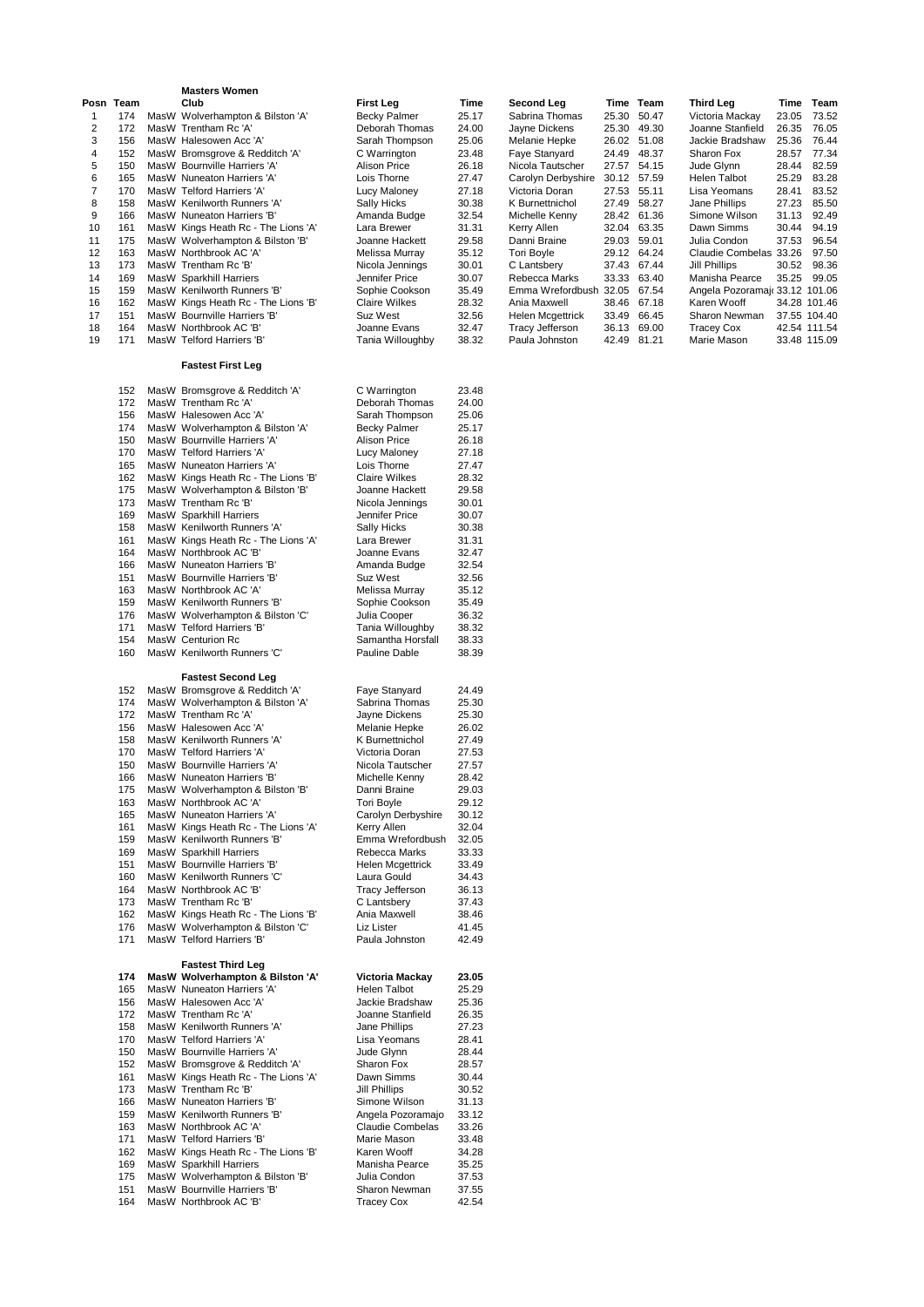### **MCAA XC Relays 2021 - Senior Men and Masters Men Saturday 23rd October at Aldersley Stadium, Wolverhampton Overall Race**

|                |                 | overali Race                            |                        |       |                       |             |             |                               |       |             |                               |              |              |
|----------------|-----------------|-----------------------------------------|------------------------|-------|-----------------------|-------------|-------------|-------------------------------|-------|-------------|-------------------------------|--------------|--------------|
|                | Posn Team       | Club                                    | <b>First Leg</b>       | Time  | Second Leg            |             | Time Team   | <b>Third Leg</b>              |       | Time Team   | <b>Fourth Leg</b>             |              | Time Team    |
| $\overline{1}$ | 33              | SenM Rugby & Northampton Ac 'A'         | William Gardner        | 19.51 | Andrew Johnstone      | 19.29       | 39.20       | Haydn Arnall                  |       | 19.04 58.24 | Dominic Jones                 | 19.08        | 77.32        |
| $\overline{2}$ | 41              | SenM Tipton Harriers 'A'                | <b>Thomas Bentley</b>  | 19.32 | Peter Brookes         |             | 19.15 38.47 | Tom Holden                    | 20.49 | 59.36       | Joe Smith                     | 18.57        | 78.33        |
| 3              | 3               | SenM Birmingham Running Athletics & 'A' | Daniel Robinson        | 19.34 | Ben Carrington        | 20.33       | 40.07       | Daniel Shepherd               |       | 20.07 60.14 | Henry Brocklehurs: 19.07      |              | 79.21        |
| 4              | 18              | SenM Gloucester AC 'A'                  | Andrew Decamps         | 20.55 | Stephen Millward      | 20.46       | 41.41       | Ben Robinson                  | 18.31 | 60.12       | Richard Decamps 20.07         |              | 80.19        |
| 5              | 46              | SenM Wolverhampton & Bilston 'A'        | Jonathan Harris        | 20.12 | Jamie Ward            |             | 20.13 40.25 | Louie Lambeth                 |       | 20.13 60.38 | Jack Bonser                   | 19.53        | 80.31        |
| 6              | 31              | SenM Notts Ac 'A'                       | Merhawi Tkue           | 20.09 | Rezene Hayle          |             | 20.45 40.54 | <b>Tim Hartley</b>            |       | 19.45 60.39 | Matthew Williams 20.13        |              | 80.52        |
| 7              | 39              | SenM Telford Ac 'A'                     | Daniel Connolly        | 19.02 | <b>Dylan Gillett</b>  | 19.11       | 38.13       | Paul Obrien                   |       | 21.04 59.17 | Jordanlee Stamp               | 21.47        | 81.04        |
| 8              | 34              | SenM Rugby & Northampton Ac 'B'         | <b>Matthew Everett</b> | 21.06 | Finlay Ward           |             | 19.42 40.48 | Tom Tyler                     |       | 19.40 60.28 | Lewis Cherry                  | 21.19        | 81.47        |
| 9              | 76              | MasM Tipton Harriers 'A'                | <b>Martin Williams</b> | 19.49 | Robert Meredith       | 19.28       | 39.17       | Dean Hill                     |       | 22.10 61.27 | Gary Whitehouse               | 20.59        | 82.26        |
| 10             | 29              | SenM Newcastle Staffs Ac 'A'            | <b>Elliot Smith</b>    | 21.33 | Jacob Droogmans       | 20.19 41.52 |             | Tim Sharman                   |       | 20.58 62.50 | Lewis Nagington               | 20.44        | 83.34        |
| 11             | 35              | SenM Solihull & Small Heath AC          | Jenson Williams        | 20.53 | Jay Fletcher          | 21.23       | 42.16       | Prince Laryea                 | 20.58 | 63.14       | Alex Veloso                   | 20.20        | 83.34        |
| 12             | 15              | SenM Charnwood A C 'A'                  | Joseph Leggatt         | 20.51 | William Leggatt       |             | 20.35 41.26 | <b>Spencer Newport</b>        | 21.32 | 62.58       | Mark Couldwell                | 20.40        | 83.38        |
| 13             | 48              | SenM Worcester Ac 'A'                   | Jake Watson            | 19.28 | James Dale            |             | 21.28 40.56 | Adam Pollock                  |       | 21.49 62.45 | Luke Sheppard                 | 21.31        | 84.16        |
| 14             | 20              | SenM Halesowen Acc 'A'                  | Peter Dear             | 20.12 | James Hoult           |             | 22.22 42.34 | Joseph Donkin                 |       | 20.35 63.09 | Mateusz Sliwinski             | 21.37        | 84.46        |
| 15             | 42              | SenM Tipton Harriers 'B'                | Alvin Karangizi        | 20.23 | Ryan Quiney           |             | 20.59 41.22 | Karl Quiney                   |       | 21.33 62.55 | Zabie Hassan                  | 23.01        | 85.56        |
| 16             | 61              | MasM Halesowen Acc                      | Andrew Butler          | 20.48 | Roger Mallard         |             | 22.20 43.08 | Nick Hazelwood                |       | 22.28 65.36 | Andrew Yapp                   | 20.49        | 86.25        |
| 17             | 43              | SenM Tipton Harriers 'C'                | Luke Vine              | 20.36 | Ethan Compton         |             | 21.44 42.20 | <b>Michael Banks</b>          |       | 20.48 63.08 | Chris Raybould                | 24.07        | 87.15        |
| 18             | 12              | SenM Bromsgrove & Redditch              | Mark Appleton          | 20.22 | Peter Ball            |             | 20.56 41.18 | Anthony Howell                |       | 24.20 65.38 | Wayne Watkins                 | 21.55        | 87.33        |
| 19             | 36              | SenM Sphinx Ac 'A'                      | Roberto Ortolan        | 20.21 | Jack Edwards          |             | 22.35 42.56 | Pawel Langer                  | 24.01 | 66.57       | David Brewis                  | 20.59        | 87.56        |
| 20             | 9               | SenM Bournville Harriers 'A'            | Kyle Long              | 21.13 | Tom Bunn              | 22.05       | 43.18       | Jonathan Stanforth 24.02      |       | 67.20       | James Ashley                  | 21.31        | 88.51        |
| 21             | 70              | MasM Rugby & Northampton Ac             | Sam Tallett            | 21.47 | Damian Ciesielski     | 22.34 44.21 |             | Brendan Moen                  |       | 22.35 66.56 | Chris Lamb                    | 22.10        | 89.06        |
| 22             | 38              | SenM Tamworth Ac                        | David Williams         | 24.56 | Max Kent              |             | 21.56 46.52 | Damien Taylor                 |       | 22.06 68.58 | Peter Hackett                 | 20.17        | 89.15        |
|                | 32              | SenM Notts Ac 'B'                       | Marti Whitehouse       | 21.15 |                       |             | 25.15 46.30 | Harley BeechMcPl 21.36 68.06  |       |             |                               | 21.20        | 89.26        |
| 23             |                 |                                         |                        |       | David Oxland          |             |             |                               |       |             | Sam Godwin                    |              |              |
| 24             | 17              | SenM Dudley & Stourbridge Harriers      | <b>Ben Foster</b>      | 21.45 | David Nation          | 21.28       | 43.13       | David Ratcliffe               | 23.00 | 66.13       | Gary Worrall                  | 23.58        | 90.11        |
| 25             | 47              | SenM Wolverhampton & Bilston 'B'        | Harry Dyall            | 20.20 | Pravesh Patel         |             | 22.51 43.11 | Shaun Bennett                 |       | 24.13 67.24 | Joseph Stquinton              | 23.26        | 90.50        |
| 26             | 49              | SenM Worcester Ac 'B'                   | Robbie Campbell        | 22.02 | Jeremy Burton         | 22.53       | 44.55       | David Molloy                  |       | 24.46 69.41 | Harvey Bowron                 | 21.24        | 91.05        |
| 27             | 64              | MasM Newcastle Staffs Ac                | Craig Taylor           | 22.16 | Scott Zikmanis        | 22.03       | 44.19       | Andrew Brownswoi 22.51        |       | 67.10       | Jonathan Ranford              | 23.56        | 91.06        |
| 28             | 68              | MasM Nuneaton Harriers 'A'              | Andrew Massey          | 21.17 | Ian Mansell           |             | 22.02 43.19 | <b>Eric Fowler</b>            | 22.52 | 66.11       | Paul Smith                    | 25.22        | 91.33        |
| 29             | 78              | MasM Trentham Rc 'A'                    | Martin Mcguigan        | 22.43 | Mark Espley           |             | 22.18 45.01 | Liam Tosh                     |       | 23.11 68.12 | Nasar Rafiq                   | 23.28        | 91.40        |
| 30             | $\overline{4}$  | SenM Birmingham Running Athletics & 'B' | Paul Jolliffe          | 21.18 | Andy Piddington       | 24.41       | 45.59       | Stuart Pearson                |       | 23.12 69.11 | Matt Gresty                   | 23.09        | 92.20        |
| 31             | 5               | SenM Birmingham Running Athletics & 'C' | Aidan Haibiker         | 21.39 | <b>Richard Gray</b>   | 24.43       | 46.22       | Joe Preece                    |       | 22.59 69.21 | Nathan Smith                  | 23.40        | 93.01        |
| 32             | 77              | MasM Tipton Harriers 'B'                | Andrew Acha            | 25.03 | Daniel Brazier        | 22.54       | 47.57       | Laurence Heathco 23.33 71.30  |       |             | <b>Steve Brookes</b>          | 21.48        | 93.18        |
| 33             | 80              | MasM Wolverhampton & Bilston 'A'        | Gareth Briggs          | 22.42 | Greg Asbury           |             | 23.19 46.01 | David Norman                  |       | 24.44 70.45 | <b>Richard Wright</b>         | 22.44        | 93.29        |
| 34             | 62              | MasM Massey Ferguson Rc 'A'             | David Clarke           | 24.40 | Gary Lawson           |             | 22.58 47.38 | Simon Neale                   |       | 23.26 71.04 | John Clarke                   | 22.26        | 93.30        |
| 35             | 19              | SenM Gloucester AC 'B'                  | Will Singer            | 23.58 | Alasdair Stewart      |             | 21.45 45.43 | <b>Matt Singer</b>            | 25.53 | 71.36       | James Walters                 | 22.32        | 94.08        |
| 36             | 21              | SenM Halesowen Acc 'B'                  | Dominic Goold          | 23.06 | <b>Bill Nock</b>      |             | 23.12 46.18 | James Thomas                  | 23.30 | 69.48       | Joshua Turner                 | 24.54        | 94.42        |
| 37             | 75              | MasM Telford Ac                         | Victor Bennett         | 24.55 | Andrew Speke          |             | 23.37 48.32 | Paul Williams                 |       | 24.04 72.36 | <b>Daniel Bailey</b>          | 24.54        | 97.30        |
| 38             | 71              | MasM Solihull & Small Heath AC          | Michael Bracken        | 22.14 | Gareth Bryant         |             | 24.13 46.27 | Daniel Allen                  |       | 24.04 70.31 | Paul Lloyd                    | 27.06        | 97.37        |
| 39             | 24              | SenM Kenilworth Runners 'A'             | Neil Sheward           | 24.37 | Wayne Briggs          |             | 23.05 47.42 | <b>Colin Bailey</b>           |       | 24.20 72.02 | Stewart Underhill             | 25.43        | 97.45        |
| 40             | 60              | MasM Bromsgrove & Redditch              | <b>Scott Beverley</b>  | 22.36 | Paul Collins          | 24.54       | 47.30       | John Searle                   | 25.35 | 73.05       | Stephen Brooks                | 24.42        | 97.47        |
| 41             | 10              | SenM Bournville Harriers 'B'            | Jonathan Mould         | 22.46 | Grant Newman          |             | 24.07 46.53 | Xenofon Gogouviti 23.59       |       | 70.52       | <b>Richard Shearing</b>       | 27.15        | 98.07        |
| 42             | 65              | MasM Northbrook AC 'A'                  | Matthew Hathrell       | 22.40 | Paul Robbins          | 24.39       | 47.19       | Steven Turvey                 | 24.59 | 72.18       | Sean Duffy                    | 27.15        | 99.33        |
| 43             | 81              | MasM Wolverhampton & Bilston 'B'        | Roger Grand            | 23.56 | David Davies          | 24.51       | 48.47       | Paul Clarke                   | 25.55 | 74.42       | Garry Palmer                  | 25.20        | 100.02       |
| 44             | 40              | SenM Telford Ac 'B'                     | Benjamin Naudi         | 20.49 | Brady Watkinson       | 23.19       | 44.08       | Paul Watkinson                | 28.12 | 72.20       | <b>Tony Preece</b>            | 28.10 100.30 |              |
| 45             | 79              | MasM Trentham Rc 'B'                    | lan Heath              | 23.21 | <b>Adrian Frost</b>   | 27.31       | 50.52       | <b>Chris Mosiuk</b>           |       | 24.16 75.08 | Daniel Andemicha 26.12 101.20 |              |              |
| 46             | 23              | SenM Halesowen Tri                      | <b>Stuart Cobourne</b> | 25.02 | Peter Rought          | 23.28       | 48.30       | Steven Dix                    |       | 24.14 72.44 | Andrew Patton                 | 29.54 102.38 |              |
|                | 6               |                                         |                        |       |                       |             |             |                               |       |             |                               |              |              |
| 47             |                 | SenM Birmingham Running Athletics & 'D' | Paul Cannon            | 26.05 | R Stringfellow        |             | 23.12 49.17 | Jose Casella                  |       | 26.25 75.42 | Martin Ludford                | 27.25 103.07 |              |
| 48             | 63              | MasM Massey Ferguson Rc 'B'             | Barry Allen            | 26.39 | David Lee             | 26.29       | 53.08       | Iwan Jones                    |       | 25.31 78.39 | John Wilson                   | 25.08 103.47 |              |
| 49             | 28              | SenM Massey Ferguson Rc                 | Tom Watts              | 23.37 | Philip Mccarron       |             | 29.27 53.04 | Andrew Popplewell 28.24 81.28 |       |             | Sean Emson                    |              | 22.31 103.59 |
| 50             | 72              | MasM Sparkhill Harriers 'A'             | Nick Stringer          | 24.02 | Andrew Manning        |             | 26.52 50.54 | Paul Webster                  | 24.50 | 75.44       | Andrew Law                    |              | 28.29 104.13 |
| 51             | 45              | SenM West Bromwich Harriers             | Benjamin Stanaway      | 23.17 | James Jefferson       | 24.25       | 47.42       | Steve Plummer                 | 25.33 | 73.15       | John Short                    | 32.32 105.47 |              |
| 52             | 13              | SenM Centurion Rc                       | C Houghton             | 26.10 | Ben Light             | 26.48       | 52.58       | Eric Robathan                 |       | 29.48 82.46 | Russell Lane                  |              | 23.06 105.52 |
| 53             | 37              | SenM Sphinx Ac 'B'                      | Marc Matterson         | 25.32 | Wayne Broadbent       | 26.54       | 52.26       | <b>Craig Pears</b>            |       | 28.18 80.44 | Paul Slatford                 | 27.50 108.34 |              |
| 54             | 69              | MasM Nuneaton Harriers 'B'              | Chris Hamerhodges      | 25.51 | Nicholas Wilson       | 31.00       | 56.51       | Peter Everitt                 |       | 29.40 86.31 | Jack Easthorpe                |              | 22.34 109.05 |
| 55             | 22              | SenM Halesowen Acc 'C'                  | John Hill              | 27.11 | Andrew Nock           |             | 27.13 54.24 | David Lewis                   | 24.14 | 78.38       | Paul Allen                    | 32.19 110.57 |              |
| 56             | 73              | MasM Sparkhill Harriers 'B'             | Edward O'neill         | 26.03 | <b>Stuart Minchin</b> | 28.04       | 54.07       | <b>Robert Mills</b>           | 28.46 | 82.53       | <b>Tahir Akhtar</b>           |              | 28.39 111.32 |
| 57             | 66              | MasM Northbrook AC 'B'                  | <b>Spencer Davies</b>  | 26.49 | Lee Newark            | 28.30       | 55.19       | Adrian Lowe                   | 28.46 | 84.05       | <b>Robert Pool</b>            |              | 29.11 113.16 |
| 58             | 11              | SenM Bournville Harriers 'C'            | David Powner           | 27.54 | Daniel Wilson         | 26.03       | 53.57       | Rob Styles                    | 29.18 | 83.15       | Kevin Peace                   |              | 30.20 113.35 |
| 59             | 67              | MasM Northbrook AC 'C'                  | Kyle Beddoe            | 28.24 | Anthony Hughes        | 26.43       | 55.07       | <b>Rich Cawley</b>            | 29.01 | 84.08       | Simon Aldridge                |              | 29.40 113.48 |
|                |                 |                                         |                        |       |                       |             |             |                               |       |             |                               |              |              |
|                |                 | Incomplete teams                        |                        |       |                       |             |             |                               |       |             |                               |              |              |
|                | 25              | SenM Kenilworth Runners 'B'             | Dez Gorringe           | 26.19 | Richard Cookson       | 26.15 52.34 |             | Angus Inman                   |       | 24.17 76.51 |                               |              |              |
|                | 14              | SenM Centurion Rc                       | James Houghton         | 32.34 | Kevin Ferncombe       | 29.19       | 61.53       | Andy Rea                      |       | 30.01 91.54 |                               |              |              |
|                | 44              | SenM Tipton Harriers 'D'                | Zakarie Karasz         | 21.30 | Paul Walker           |             | 23.18 44.48 |                               |       |             |                               |              |              |
|                | $\overline{7}$  | SenM Birmingham Running Athletics & 'E' | David Sansom           | 30.45 | Sandeep Dhami         |             | 36.06 66.51 |                               |       |             |                               |              |              |
|                | 30              | SenM Newcastle Staffs Ac 'B'            | Thomas Mogg            | 22.20 |                       |             |             |                               |       |             |                               |              |              |
|                | 16              | SenM Charnwood A C 'B'                  | Steven Hillman         | 27.32 |                       |             |             |                               |       |             |                               |              |              |
|                | 74              | MasM Sparkhill Harriers 'C'             | James Hannon           | 31.38 |                       |             |             |                               |       |             |                               |              |              |
|                | D <sub>14</sub> | SenM Centurion Rc                       | Richard Buchanan       | 29.21 |                       |             |             |                               |       |             |                               |              |              |
|                |                 |                                         |                        |       |                       |             |             |                               |       |             |                               |              |              |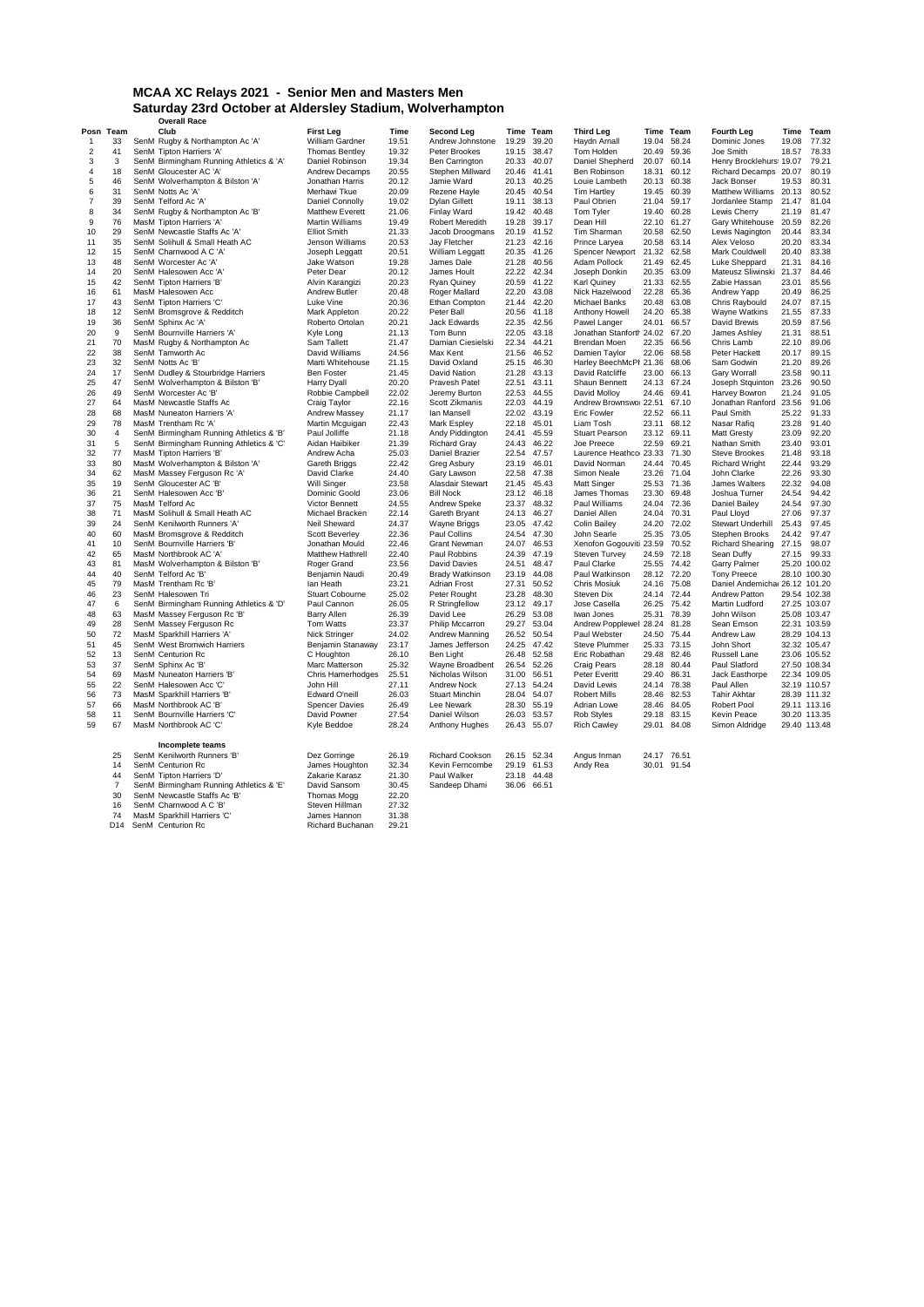|                         |                 | <b>Senior Men</b>                                                                  |                                          |                |                                        |                      |                      |                                                 |                |                            |                                                   |                |                              |
|-------------------------|-----------------|------------------------------------------------------------------------------------|------------------------------------------|----------------|----------------------------------------|----------------------|----------------------|-------------------------------------------------|----------------|----------------------------|---------------------------------------------------|----------------|------------------------------|
| -1                      | Posn Team<br>33 | Club<br>SenM Rugby & Northampton Ac 'A'                                            | <b>First Leg</b><br>William Gardner      | Time<br>19.51  | <b>Second Leg</b><br>Andrew Johnstone  | 19.29                | Time Team<br>39.20   | <b>Third Leg</b><br>Haydn Arnall                | 19.04          | Time Team<br>58.24         | <b>Fourth Leg</b><br>Dominic Jones                | 19.08          | Time Team<br>77.32           |
| $\overline{\mathbf{c}}$ | 41              | SenM Tipton Harriers 'A'                                                           | <b>Thomas Bentley</b>                    | 19.32          | Peter Brookes                          | 19.15                | 38.47                | Tom Holden                                      | 20.49          | 59.36                      | Joe Smith                                         | 18.57          | 78.33                        |
| 3<br>4                  | 3<br>18         | SenM Birmingham Running Athletics & 'A'<br>SenM Gloucester AC 'A'                  | Daniel Robinson<br><b>Andrew Decamps</b> | 19.34<br>20.55 | Ben Carrington<br>Stephen Millward     | 20.33<br>20.46 41.41 | 40.07                | Daniel Shepherd<br>Ben Robinson                 | 20.07<br>18.31 | 60.14<br>60.12             | Henry Brocklehurs: 19.07<br>Richard Decamps 20.07 |                | 79.21<br>80.19               |
| 5                       | 46              | SenM Wolverhampton & Bilston 'A'                                                   | Jonathan Harris                          | 20.12          | Jamie Ward                             |                      | 20.13 40.25          | Louie Lambeth                                   | 20.13          | 60.38                      | Jack Bonser                                       | 19.53          | 80.31                        |
| 6<br>7                  | 31<br>39        | SenM Notts Ac 'A'<br>SenM Telford Ac 'A'                                           | Merhawi Tkue<br>Daniel Connolly          | 20.09<br>19.02 | Rezene Hayle<br>Dylan Gillett          | 20.45                | 40.54<br>19.11 38.13 | <b>Tim Hartley</b><br>Paul Obrien               | 19.45<br>21.04 | 60.39<br>59.17             | Matthew Williams 20.13<br>Jordanlee Stamp         | 21.47          | 80.52<br>81.04               |
| 8                       | 34              | SenM Rugby & Northampton Ac 'B'                                                    | <b>Matthew Everett</b>                   | 21.06          | Finlay Ward                            | 19.42                | 40.48                | Tom Tyler                                       | 19.40          | 60.28                      | Lewis Cherry                                      | 21.19          | 81.47                        |
| 9<br>10                 | 29<br>35        | SenM Newcastle Staffs Ac 'A'<br>SenM Solihull & Small Heath AC                     | <b>Elliot Smith</b><br>Jenson Williams   | 21.33<br>20.53 | Jacob Droogmans<br>Jay Fletcher        | 20.19                | 41.52<br>21.23 42.16 | Tim Sharman<br>Prince Laryea                    | 20.58<br>20.58 | 62.50<br>63.14             | Lewis Nagington<br>Alex Veloso                    | 20.44<br>20.20 | 83.34<br>83.34               |
| 11                      | 15              | SenM Charnwood A C 'A'                                                             | Joseph Leggatt                           | 20.51          | William Leggatt                        |                      | 20.35 41.26          | Spencer Newport                                 | 21.32          | 62.58                      | Mark Couldwell                                    | 20.40          | 83.38                        |
| 12<br>13                | 48<br>20        | SenM Worcester Ac 'A'<br>SenM Halesowen Acc 'A'                                    | Jake Watson<br>Peter Dear                | 19.28<br>20.12 | James Dale<br>James Hoult              | 22.22                | 21.28 40.56<br>42.34 | Adam Pollock<br>Joseph Donkin                   | 21.49<br>20.35 | 62.45<br>63.09             | Luke Sheppard<br>Mateusz Sliwinski 21.37          | 21.31          | 84.16<br>84.46               |
| 14                      | 42              | SenM Tipton Harriers 'B'                                                           | Alvin Karangizi                          | 20.23          | Ryan Quiney                            |                      | 20.59 41.22          | Karl Quiney                                     | 21.33          | 62.55                      | Zabie Hassan                                      | 23.01          | 85.56                        |
| 15<br>16                | 43<br>12        | SenM Tipton Harriers 'C'<br>SenM Bromsgrove & Redditch                             | Luke Vine<br>Mark Appleton               | 20.36<br>20.22 | Ethan Compton<br>Peter Ball            | 21.44<br>20.56       | 42.20<br>41.18       | Michael Banks<br>Anthony Howell                 | 20.48<br>24.20 | 63.08<br>65.38             | Chris Raybould<br>Wayne Watkins                   | 24.07<br>21.55 | 87.15<br>87.33               |
| 17                      | 36              | SenM Sphinx Ac 'A'                                                                 | Roberto Ortolan                          | 20.21          | Jack Edwards                           |                      | 22.35 42.56          | Pawel Langer                                    | 24.01          | 66.57                      | David Brewis                                      | 20.59          | 87.56                        |
| 18<br>19                | 9<br>38         | SenM Bournville Harriers 'A'<br>SenM Tamworth Ac                                   | Kyle Long<br>David Williams              | 21.13<br>24.56 | Tom Bunn<br>Max Kent                   | 22.05<br>21.56       | 43.18<br>46.52       | Jonathan Stanforth 24.02 67.20<br>Damien Taylor | 22.06          | 68.58                      | James Ashley<br>Peter Hackett                     | 21.31<br>20.17 | 88.51<br>89.15               |
| 20                      | 32              | SenM Notts Ac 'B'                                                                  | Marti Whitehouse                         | 21.15          | David Oxland                           | 25.15                | 46.30                | Harley BeechMcPl 21.36                          |                | 68.06                      | Sam Godwin                                        | 21.20          | 89.26                        |
| 21<br>22                | 17<br>47        | SenM Dudley & Stourbridge Harriers<br>SenM Wolverhampton & Bilston 'B'             | Ben Foster<br>Harry Dyall                | 21.45<br>20.20 | David Nation<br>Pravesh Patel          | 21.28<br>22.51       | 43.13<br>43.11       | David Ratcliffe<br>Shaun Bennett                | 23.00<br>24.13 | 66.13<br>67.24             | Gary Worrall<br>Joseph Stquinton 23.26            | 23.58          | 90.11<br>90.50               |
| 23                      | 49              | SenM Worcester Ac 'B'                                                              | Robbie Campbell                          | 22.02          | Jeremy Burton                          | 22.53                | 44.55                | David Molloy                                    | 24.46          | 69.41                      | Harvey Bowron                                     | 21.24          | 91.05                        |
| 24<br>25                | 4<br>5          | SenM Birmingham Running Athletics & 'B'<br>SenM Birmingham Running Athletics & 'C' | Paul Jolliffe<br>Aidan Haibiker          | 21.18<br>21.39 | Andy Piddington<br><b>Richard Gray</b> | 24.41                | 45.59<br>24.43 46.22 | Stuart Pearson<br>Joe Preece                    | 22.59          | 23.12 69.11<br>69.21       | <b>Matt Gresty</b><br>Nathan Smith                | 23.09<br>23.40 | 92.20<br>93.01               |
| 26                      | 19              | SenM Gloucester AC 'B'                                                             | Will Singer                              | 23.58          | Alasdair Stewart                       |                      | 21.45 45.43          | Matt Singer                                     |                | 25.53 71.36                | James Walters                                     | 22.32          | 94.08                        |
| 27<br>28                | 21<br>24        | SenM Halesowen Acc 'B'<br>SenM Kenilworth Runners 'A'                              | Dominic Goold<br>Neil Sheward            | 23.06<br>24.37 | <b>Bill Nock</b><br>Wayne Briggs       | 23.12<br>23.05       | 46.18<br>47.42       | James Thomas<br><b>Colin Bailey</b>             | 23.30<br>24.20 | 69.48<br>72.02             | Joshua Turner<br>Stewart Underhill                | 24.54<br>25.43 | 94.42<br>97.45               |
| 29                      | 10              | SenM Bournville Harriers 'B'                                                       | Jonathan Mould                           | 22.46          | Grant Newman                           | 24.07                | 46.53                | Xenofon Gogouviti 23.59                         |                | 70.52                      | <b>Richard Shearing</b>                           | 27.15          | 98.07                        |
| 30<br>31                | 40<br>23        | SenM Telford Ac 'B'<br>SenM Halesowen Tri                                          | Benjamin Naudi<br><b>Stuart Cobourne</b> | 20.49<br>25.02 | <b>Brady Watkinson</b><br>Peter Rought | 23.19<br>23.28       | 44.08<br>48.30       | Paul Watkinson<br>Steven Dix                    |                | 28.12 72.20<br>24.14 72.44 | <b>Tony Preece</b><br>Andrew Patton               |                | 28.10 100.30<br>29.54 102.38 |
| 32                      | 6               | SenM Birmingham Running Athletics & 'D'                                            | Paul Cannon                              | 26.05          | R Stringfellow                         |                      | 23.12 49.17          | Jose Casella                                    |                | 26.25 75.42                | Martin Ludford                                    |                | 27.25 103.07                 |
| 33<br>34                | 28<br>45        | SenM Massey Ferguson Rc<br>SenM West Bromwich Harriers                             | Tom Watts<br>Benjamin Stanaway           | 23.37<br>23.17 | Philip Mccarron<br>James Jefferson     | 24.25                | 29.27 53.04<br>47.42 | Andrew Popplewell 28.24<br>Steve Plummer        | 25.33          | 81.28<br>73.15             | Sean Emson<br>John Short                          |                | 22.31 103.59<br>32.32 105.47 |
| 35                      | 13              | SenM Centurion Rc                                                                  | C Houghton                               | 26.10          | Ben Light                              |                      | 26.48 52.58          | Eric Robathan                                   | 29.48          | 82.46                      | Russell Lane                                      |                | 23.06 105.52                 |
| 36<br>37                | 37<br>22        | SenM Sphinx Ac 'B'<br>SenM Halesowen Acc 'C'                                       | Marc Matterson<br>John Hill              | 25.32<br>27.11 | Wayne Broadbent<br>Andrew Nock         | 26.54                | 52.26<br>27.13 54.24 | Craig Pears<br>David Lewis                      | 28.18<br>24.14 | 80.44<br>78.38             | Paul Slatford<br>Paul Allen                       |                | 27.50 108.34<br>32.19 110.57 |
| 38                      | 11              | SenM Bournville Harriers 'C'                                                       | David Powner                             | 27.54          | Daniel Wilson                          |                      | 26.03 53.57          | Rob Styles                                      |                | 29.18 83.15                | Kevin Peace                                       |                | 30.20 113.35                 |
|                         |                 | Fastest First Leg                                                                  |                                          |                |                                        |                      |                      |                                                 |                |                            |                                                   |                |                              |
|                         | 39              | SenM Telford Ac 'A'                                                                | Daniel Connolly                          | 19.02          |                                        |                      |                      |                                                 |                |                            |                                                   |                |                              |
|                         | 48<br>41        | SenM Worcester Ac 'A'<br>SenM Tipton Harriers 'A'                                  | Jake Watson<br><b>Thomas Bentley</b>     | 19.28<br>19.32 |                                        |                      |                      |                                                 |                |                            |                                                   |                |                              |
|                         | 3               | SenM Birmingham Running Athletics & 'A'                                            | Daniel Robinson                          | 19.34          |                                        |                      |                      |                                                 |                |                            |                                                   |                |                              |
|                         | 33<br>31        | SenM Rugby & Northampton Ac 'A'<br>SenM Notts Ac 'A'                               | William Gardner<br>Merhawi Tkue          | 19.51<br>20.09 |                                        |                      |                      |                                                 |                |                            |                                                   |                |                              |
|                         | 46              | SenM Wolverhampton & Bilston 'A'                                                   | Jonathan Harris                          | 20.12          |                                        |                      |                      |                                                 |                |                            |                                                   |                |                              |
|                         | 20<br>47        | SenM Halesowen Acc 'A'<br>SenM Wolverhampton & Bilston 'B'                         | Peter Dear<br>Harry Dyall                | 20.12<br>20.20 |                                        |                      |                      |                                                 |                |                            |                                                   |                |                              |
|                         | 36              | SenM Sphinx Ac 'A'                                                                 | Roberto Ortolan                          | 20.21          |                                        |                      |                      |                                                 |                |                            |                                                   |                |                              |
|                         | 12<br>42        | SenM Bromsgrove & Redditch<br>SenM Tipton Harriers 'B'                             | Mark Appleton<br>Alvin Karangizi         | 20.22<br>20.23 |                                        |                      |                      |                                                 |                |                            |                                                   |                |                              |
|                         | 43              | SenM Tipton Harriers 'C'                                                           | Luke Vine                                | 20.36          |                                        |                      |                      |                                                 |                |                            |                                                   |                |                              |
|                         | 40<br>15        | SenM Telford Ac 'B'<br>SenM Charnwood A C 'A'                                      | Benjamin Naudi<br>Joseph Leggatt         | 20.49<br>20.51 |                                        |                      |                      |                                                 |                |                            |                                                   |                |                              |
|                         | 35              | SenM Solihull & Small Heath AC                                                     | Jenson Williams                          | 20.53          |                                        |                      |                      |                                                 |                |                            |                                                   |                |                              |
|                         | 18<br>34        | SenM Gloucester AC 'A'<br>SenM Rugby & Northampton Ac 'B'                          | Andrew Decamps<br>Matthew Everett        | 20.55<br>21.06 |                                        |                      |                      |                                                 |                |                            |                                                   |                |                              |
|                         | 9               | SenM Bournville Harriers 'A'                                                       | Kyle Long                                | 21.13          |                                        |                      |                      |                                                 |                |                            |                                                   |                |                              |
|                         | 32<br>4         | SenM Notts Ac 'B'<br>SenM Birmingham Running Athletics & 'B'                       | Marti Whitehouse<br>Paul Jolliffe        | 21.15<br>21.18 |                                        |                      |                      |                                                 |                |                            |                                                   |                |                              |
|                         | 44              | SenM Tipton Harriers 'D'                                                           | Zakarie Karasz                           | 21.30          |                                        |                      |                      |                                                 |                |                            |                                                   |                |                              |
|                         | 29<br>5         | SenM Newcastle Staffs Ac 'A'<br>SenM Birmingham Running Athletics & 'C'            | <b>Elliot Smith</b><br>Aidan Haibiker    | 21.33<br>21.39 |                                        |                      |                      |                                                 |                |                            |                                                   |                |                              |
|                         | 17              | SenM Dudley & Stourbridge Harriers                                                 | <b>Ben Foster</b>                        | 21.45          |                                        |                      |                      |                                                 |                |                            |                                                   |                |                              |
|                         | 49<br>30        | SenM Worcester Ac 'B'<br>SenM Newcastle Staffs Ac 'B'                              | Robbie Campbell<br>Thomas Mogg           | 22.02<br>22.20 |                                        |                      |                      |                                                 |                |                            |                                                   |                |                              |
|                         | 10<br>21        | SenM Bournville Harriers 'B'<br>SenM Halesowen Acc 'B'                             | Jonathan Mould<br>Dominic Goold          | 22.46<br>23.06 |                                        |                      |                      |                                                 |                |                            |                                                   |                |                              |
|                         | 45              | SenM West Bromwich Harriers                                                        | Benjamin Stanaway                        | 23.17          |                                        |                      |                      |                                                 |                |                            |                                                   |                |                              |
|                         | 28<br>19        | SenM Massey Ferguson Rc<br>SenM Gloucester AC 'B'                                  | Tom Watts<br>Will Singer                 | 23.37<br>23.58 |                                        |                      |                      |                                                 |                |                            |                                                   |                |                              |
|                         | 24              | SenM Kenilworth Runners 'A'                                                        | Neil Sheward                             | 24.37          |                                        |                      |                      |                                                 |                |                            |                                                   |                |                              |
|                         | 38              | SenM Tamworth Ac                                                                   | David Williams                           | 24.56          |                                        |                      |                      |                                                 |                |                            |                                                   |                |                              |
|                         | 23<br>37        | SenM Halesowen Tri<br>SenM Sphinx Ac 'B'                                           | <b>Stuart Cobourne</b><br>Marc Matterson | 25.02<br>25.32 |                                        |                      |                      |                                                 |                |                            |                                                   |                |                              |
|                         | 6<br>13         | SenM Birmingham Running Athletics & 'D'<br>SenM Centurion Rc                       | Paul Cannon<br>C Houghton                | 26.05<br>26.10 |                                        |                      |                      |                                                 |                |                            |                                                   |                |                              |
|                         | 25              | SenM Kenilworth Runners 'B'                                                        | Dez Gorringe                             | 26.19          |                                        |                      |                      |                                                 |                |                            |                                                   |                |                              |
|                         | 22<br>16        | SenM Halesowen Acc 'C'<br>SenM Charnwood A C 'B'                                   | John Hill<br>Steven Hillman              | 27.11<br>27.32 |                                        |                      |                      |                                                 |                |                            |                                                   |                |                              |
|                         | 11              | SenM Bournville Harriers 'C'                                                       | David Powner                             | 27.54          |                                        |                      |                      |                                                 |                |                            |                                                   |                |                              |
|                         | 7<br>14         | SenM Birmingham Running Athletics & 'E'<br>SenM Centurion Rc                       | David Sansom<br>James Houghton           | 30.45<br>32.34 |                                        |                      |                      |                                                 |                |                            |                                                   |                |                              |
|                         |                 |                                                                                    |                                          |                |                                        |                      |                      |                                                 |                |                            |                                                   |                |                              |
|                         | 39              | <b>Fastest Second Leg</b><br>SenM Telford Ac 'A'                                   | <b>Dylan Gillett</b>                     | 19.11          |                                        |                      |                      |                                                 |                |                            |                                                   |                |                              |
|                         | 41              | SenM Tipton Harriers 'A'                                                           | Peter Brookes                            | 19.15          |                                        |                      |                      |                                                 |                |                            |                                                   |                |                              |
|                         | 33<br>34        | SenM Rugby & Northampton Ac 'A'<br>SenM Rugby & Northampton Ac 'B'                 | Andrew Johnstone<br>Finlay Ward          | 19.29<br>19.42 |                                        |                      |                      |                                                 |                |                            |                                                   |                |                              |
|                         | 46<br>29        | SenM Wolverhampton & Bilston 'A'                                                   | Jamie Ward                               | 20.13          |                                        |                      |                      |                                                 |                |                            |                                                   |                |                              |
|                         | 3               | SenM Newcastle Staffs Ac 'A'<br>SenM Birmingham Running Athletics & 'A'            | Jacob Droogmans<br>Ben Carrington        | 20.19<br>20.33 |                                        |                      |                      |                                                 |                |                            |                                                   |                |                              |
|                         | 15              | SenM Charnwood A C 'A'<br>SenM Notts Ac 'A'                                        | William Leggatt                          | 20.35          |                                        |                      |                      |                                                 |                |                            |                                                   |                |                              |
|                         | 31<br>18        | SenM Gloucester AC 'A'                                                             | Rezene Hayle<br>Stephen Millward         | 20.45<br>20.46 |                                        |                      |                      |                                                 |                |                            |                                                   |                |                              |
|                         | 12              | SenM Bromsgrove & Redditch                                                         | Peter Ball                               | 20.56          |                                        |                      |                      |                                                 |                |                            |                                                   |                |                              |
|                         | 42<br>35        | SenM Tipton Harriers 'B'<br>SenM Solihull & Small Heath AC                         | Ryan Quiney<br>Jay Fletcher              | 20.59<br>21.23 |                                        |                      |                      |                                                 |                |                            |                                                   |                |                              |
|                         | 48<br>17        | SenM Worcester Ac 'A'<br>SenM Dudley & Stourbridge Harriers                        | James Dale<br>David Nation               | 21.28          |                                        |                      |                      |                                                 |                |                            |                                                   |                |                              |
|                         | 43              | SenM Tipton Harriers 'C'                                                           | Ethan Compton                            | 21.28<br>21.44 |                                        |                      |                      |                                                 |                |                            |                                                   |                |                              |
|                         | 19<br>38        | SenM Gloucester AC 'B'<br>SenM Tamworth Ac                                         | Alasdair Stewart<br>Max Kent             | 21.45<br>21.56 |                                        |                      |                      |                                                 |                |                            |                                                   |                |                              |
|                         | 9               | SenM Bournville Harriers 'A'                                                       | Tom Bunn                                 | 22.05          |                                        |                      |                      |                                                 |                |                            |                                                   |                |                              |
|                         | 20<br>36        | SenM Halesowen Acc 'A'<br>SenM Sphinx Ac 'A'                                       | James Hoult<br>Jack Edwards              | 22.22<br>22.35 |                                        |                      |                      |                                                 |                |                            |                                                   |                |                              |
|                         | 47              | SenM Wolverhampton & Bilston 'B'                                                   | Pravesh Patel                            | 22.51          |                                        |                      |                      |                                                 |                |                            |                                                   |                |                              |
|                         | 49<br>24        | SenM Worcester Ac 'B'<br>SenM Kenilworth Runners 'A'                               | Jeremy Burton<br>Wayne Briggs            | 22.53<br>23.05 |                                        |                      |                      |                                                 |                |                            |                                                   |                |                              |
|                         | 21              | SenM Halesowen Acc 'B'                                                             | <b>Bill Nock</b>                         | 23.12          |                                        |                      |                      |                                                 |                |                            |                                                   |                |                              |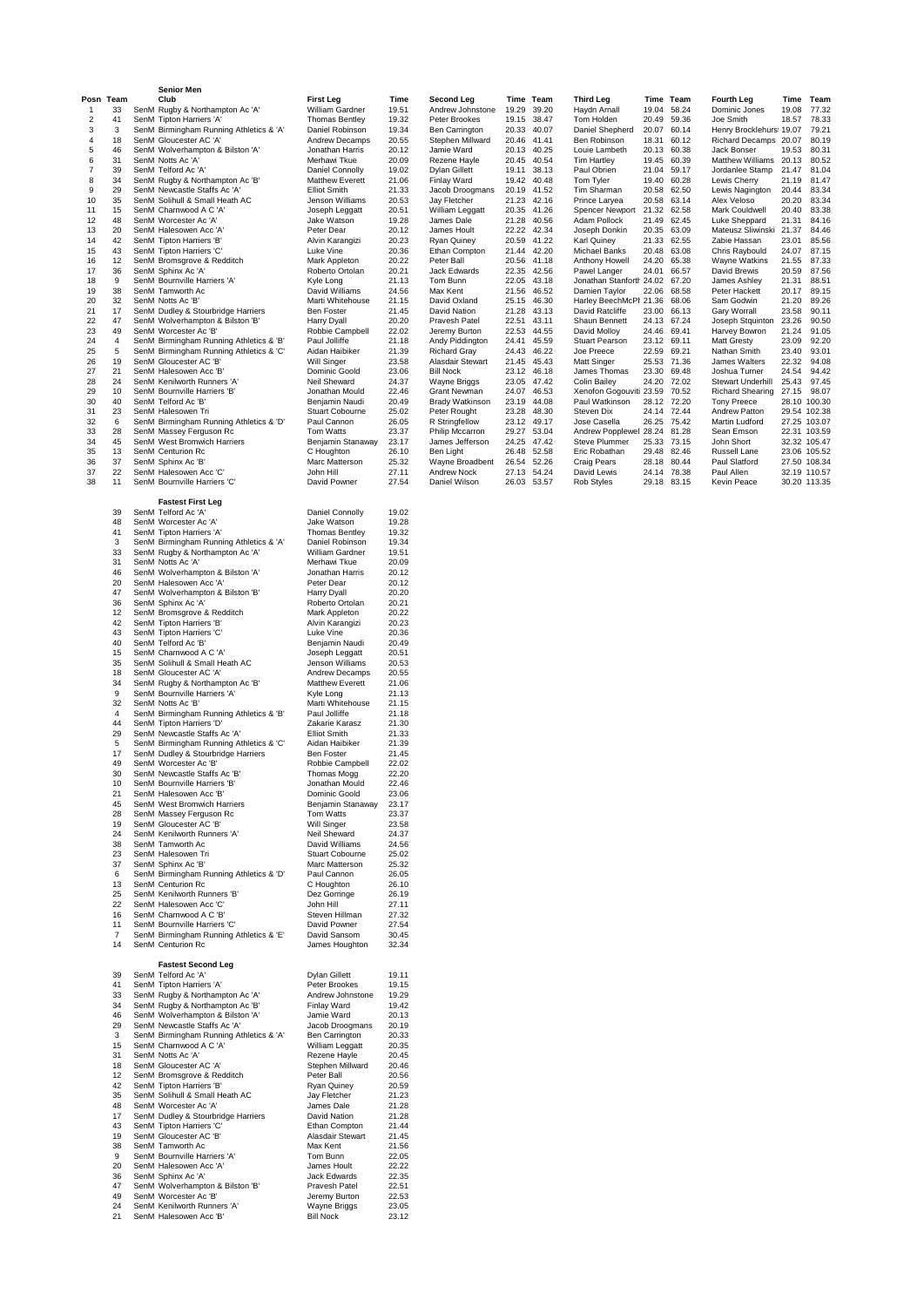| 6  | SenM Birmingham Running Athletics & 'D' | R Stringfellow             | 23.12   |                        |
|----|-----------------------------------------|----------------------------|---------|------------------------|
| 44 | SenM Tipton Harriers 'D'                | Paul Walker                | 23.18   |                        |
| 40 |                                         | Brady Watkinson            | 23.19   |                        |
|    | SenM Telford Ac 'B'                     |                            |         |                        |
| 23 | SenM Halesowen Tri                      | Peter Rought               | 23.28   |                        |
| 10 | SenM Bournville Harriers 'B'            | Grant Newman               | 24.07   |                        |
| 45 | SenM West Bromwich Harriers             | James Jefferson            | 24.25   |                        |
| 4  | SenM Birmingham Running Athletics & 'B' | Andy Piddington            | 24.41   |                        |
| 5  | SenM Birmingham Running Athletics & 'C' | <b>Richard Gray</b>        | 24.43   |                        |
| 32 | SenM Notts Ac 'B'                       | David Oxland               | 25.15   |                        |
| 11 | SenM Bournville Harriers 'C'            | Daniel Wilson              | 26.03   |                        |
| 25 | SenM Kenilworth Runners 'B'             | Richard Cookson            | 26.15   |                        |
| 13 | SenM Centurion Rc                       | Ben Light                  | 26.48   |                        |
| 37 | SenM Sphinx Ac 'B'                      | Wayne Broadbent            | 26.54   |                        |
| 22 | SenM Halesowen Acc 'C'                  | Andrew Nock                | 27.13   |                        |
| 14 | SenM Centurion Rc                       | Kevin Ferncombe            | 29.19   |                        |
| 28 | SenM Massey Ferguson Rc                 | Philip Mccarron            | 29.27   |                        |
| 7  | SenM Birmingham Running Athletics & 'E' | Sandeep Dhami              | 36.06   |                        |
|    |                                         |                            |         |                        |
|    | <b>Fastest Third Leg</b>                |                            |         |                        |
| 18 | SenM Gloucester AC 'A'                  | <b>Ben Robinson</b>        | 18.31   | <b>Fastest Overall</b> |
| 33 | SenM Rugby & Northampton Ac 'A'         | Haydn Arnall               | 19.04   |                        |
| 34 | SenM Rugby & Northampton Ac 'B'         | Tom Tyler                  | 19.40   |                        |
| 31 | SenM Notts Ac 'A'                       | Tim Hartley                | 19.45   |                        |
| 3  | SenM Birmingham Running Athletics & 'A' | Daniel Shepherd            | 20.07   |                        |
| 46 | SenM Wolverhampton & Bilston 'A'        | Louie Lambeth              | 20.13   |                        |
| 20 | SenM Halesowen Acc 'A'                  | Joseph Donkin              | 20.35   |                        |
| 43 | SenM Tipton Harriers 'C'                | Michael Banks              | 20.48   |                        |
| 41 | SenM Tipton Harriers 'A'                | Tom Holden                 | 20.49   |                        |
| 29 | SenM Newcastle Staffs Ac 'A'            | Tim Sharman                | 20.58   |                        |
| 35 | SenM Solihull & Small Heath AC          | Prince Laryea              | 20.58   |                        |
| 39 | SenM Telford Ac 'A'                     | Paul Obrien                | 21.04   |                        |
| 15 | SenM Charnwood A C 'A'                  | <b>Spencer Newport</b>     | 21.32   |                        |
| 42 | SenM Tipton Harriers 'B'                | <b>Karl Quiney</b>         | 21.33   |                        |
| 32 | SenM Notts Ac 'B'                       | Harley BeechMcPhilbi 21.36 |         |                        |
| 48 | SenM Worcester Ac 'A'                   | Adam Pollock               | 21.49   |                        |
| 38 | SenM Tamworth Ac                        | Damien Taylor              | 22.06   |                        |
| 5  | SenM Birmingham Running Athletics & 'C' | Joe Preece                 | 22.59   |                        |
| 17 | SenM Dudley & Stourbridge Harriers      | David Ratcliffe            | 23.00   |                        |
| 4  | SenM Birmingham Running Athletics & 'B' | Stuart Pearson             | 23.12   |                        |
| 21 | SenM Halesowen Acc 'B'                  | James Thomas               | 23.30   |                        |
| 10 | SenM Bournville Harriers 'B'            | Xenofon Gogouvitis         | - 23.59 |                        |
| 36 | SenM Sphinx Ac 'A'                      | Pawel Langer               | 24.01   |                        |
| 9  | SenM Bournville Harriers 'A'            | Jonathan Stanforth         | 24.02   |                        |
| 47 | SenM Wolverhampton & Bilston 'B'        | Shaun Bennett              | 24.13   |                        |
| 22 | SenM Halesowen Acc 'C'                  | David Lewis                | 24.14   |                        |
| 23 | SenM Halesowen Tri                      | Steven Dix                 | 24.14   |                        |
| 25 | SenM Kenilworth Runners 'B'             | Angus Inman                | 24.17   |                        |
| 12 | SenM Bromsgrove & Redditch              | Anthony Howell             | 24.20   |                        |
| 24 | SenM Kenilworth Runners 'A'             | <b>Colin Bailey</b>        | 24.20   |                        |
| 49 | SenM Worcester Ac 'B'                   | David Molloy               | 24.46   |                        |
| 45 | SenM West Bromwich Harriers             | Steve Plummer              | 25.33   |                        |
| 19 | SenM Gloucester AC 'B'                  | Matt Singer                | 25.53   |                        |
| 6  | SenM Birmingham Running Athletics & 'D' | Jose Casella               | 26.25   |                        |
| 40 | SenM Telford Ac 'B'                     | Paul Watkinson             | 28.12   |                        |
| 37 | SenM Sphinx Ac 'B'                      | Craig Pears                | 28.18   |                        |
| 28 | SenM Massey Ferguson Rc                 | Andrew Popplewell          | 28.24   |                        |
| 11 | SenM Bournville Harriers 'C'            | Rob Styles                 | 29.18   |                        |
| 13 | SenM Centurion Rc                       | Eric Robathan              | 29.48   |                        |
| 14 | SenM Centurion Rc                       | Andy Rea                   | 30.01   |                        |
|    |                                         |                            |         |                        |
|    | <b>Fastest Fourth Leg</b>               |                            |         |                        |
| 41 | SenM Tipton Harriers 'A'                | Joe Smith                  | 18.57   |                        |
| 3  | SenM Birmingham Running Athletics & 'A' | Henry Brocklehurst         | 19.07   |                        |
| 33 | SenM Rugby & Northampton Ac 'A'         | Dominic Jones              | 19.08   |                        |
| 46 | SenM Wolverhampton & Bilston 'A'        | Jack Bonser                | 19.53   |                        |
| 18 | SenM Gloucester AC 'A'                  | <b>Richard Decamps</b>     | 20.07   |                        |
| 31 | SenM Notts Ac 'A'                       | <b>Matthew Williams</b>    | 20.13   |                        |
| 38 | SenM Tamworth Ac                        | Peter Hackett              | 20.17   |                        |
| 35 | SenM Solihull & Small Heath AC          | Alex Veloso                | 20.20   |                        |
| 15 | SenM Charnwood A C 'A'                  | Mark Couldwell             | 20.40   |                        |
| 29 | SenM Newcastle Staffs Ac 'A'            | Lewis Nagington            | 20.44   |                        |
| 36 | SenM Sphinx Ac 'A'                      | David Brewis               | 20.59   |                        |
| 34 | SenM Rugby & Northampton Ac 'B'         | Lewis Cherry               | 21.19   |                        |
| 32 | SenM Notts Ac 'B'                       | Sam Godwin                 | 21.20   |                        |
| 49 | SenM Worcester Ac 'B'                   | Harvey Bowron              | 21.24   |                        |
| 48 | SenM Worcester Ac 'A'                   | Luke Sheppard              | 21.31   |                        |
| 9  | SenM Bournville Harriers 'A'            | James Ashley               | 21.31   |                        |
| 20 | SenM Halesowen Acc 'A'                  | Mateusz Sliwinski          | 21.37   |                        |
| 39 | SenM Telford Ac 'A'                     | Jordanlee Stamp            | 21.47   |                        |
| 12 | SenM Bromsgrove & Redditch              | Wayne Watkins              | 21.55   |                        |
| 28 | SenM Massey Ferguson Rc                 | Sean Emson                 | 22.31   |                        |
| 19 | SenM Gloucester AC 'B'                  | James Walters              | 22.32   |                        |
| 42 | SenM Tipton Harriers 'B'                | Zabie Hassan               | 23.01   |                        |
| 13 | SenM Centurion Rc                       | Russell Lane               | 23.06   |                        |
| 4  | SenM Birmingham Running Athletics & 'B' | <b>Matt Gresty</b>         | 23.09   |                        |
| 47 | SenM Wolverhampton & Bilston 'B'        | Joseph Stquinton           | 23.26   |                        |
| 5  | SenM Birmingham Running Athletics & 'C' | Nathan Smith               | 23.40   |                        |
| 17 | SenM Dudley & Stourbridge Harriers      | Gary Worrall               | 23.58   |                        |
| 43 | SenM Tipton Harriers 'C'                | Chris Raybould             | 24.07   |                        |
| 21 | SenM Halesowen Acc 'B'                  | Joshua Turner              | 24.54   |                        |
| 24 | SenM Kenilworth Runners 'A'             | Stewart Underhill          | 25.43   |                        |
| 10 | SenM Bournville Harriers 'B'            | <b>Richard Shearing</b>    | 27.15   |                        |
| 6  | SenM Birmingham Running Athletics & 'D' | Martin Ludford             | 27.25   |                        |
| 37 | SenM Sphinx Ac 'B'                      | Paul Slatford              | 27.50   |                        |
| 40 | SenM Telford Ac 'B'                     | <b>Tony Preece</b>         | 28.10   |                        |
| 23 | SenM Halesowen Tri                      | Andrew Patton              | 29.54   |                        |
| 11 | SenM Bournville Harriers 'C'            | Kevin Peace                | 30.20   |                        |
| 22 | SenM Halesowen Acc 'C'                  | Paul Allen                 | 32.19   |                        |
| 45 | SenM West Bromwich Harriers             | John Short                 | 32.32   |                        |

**Masters Men**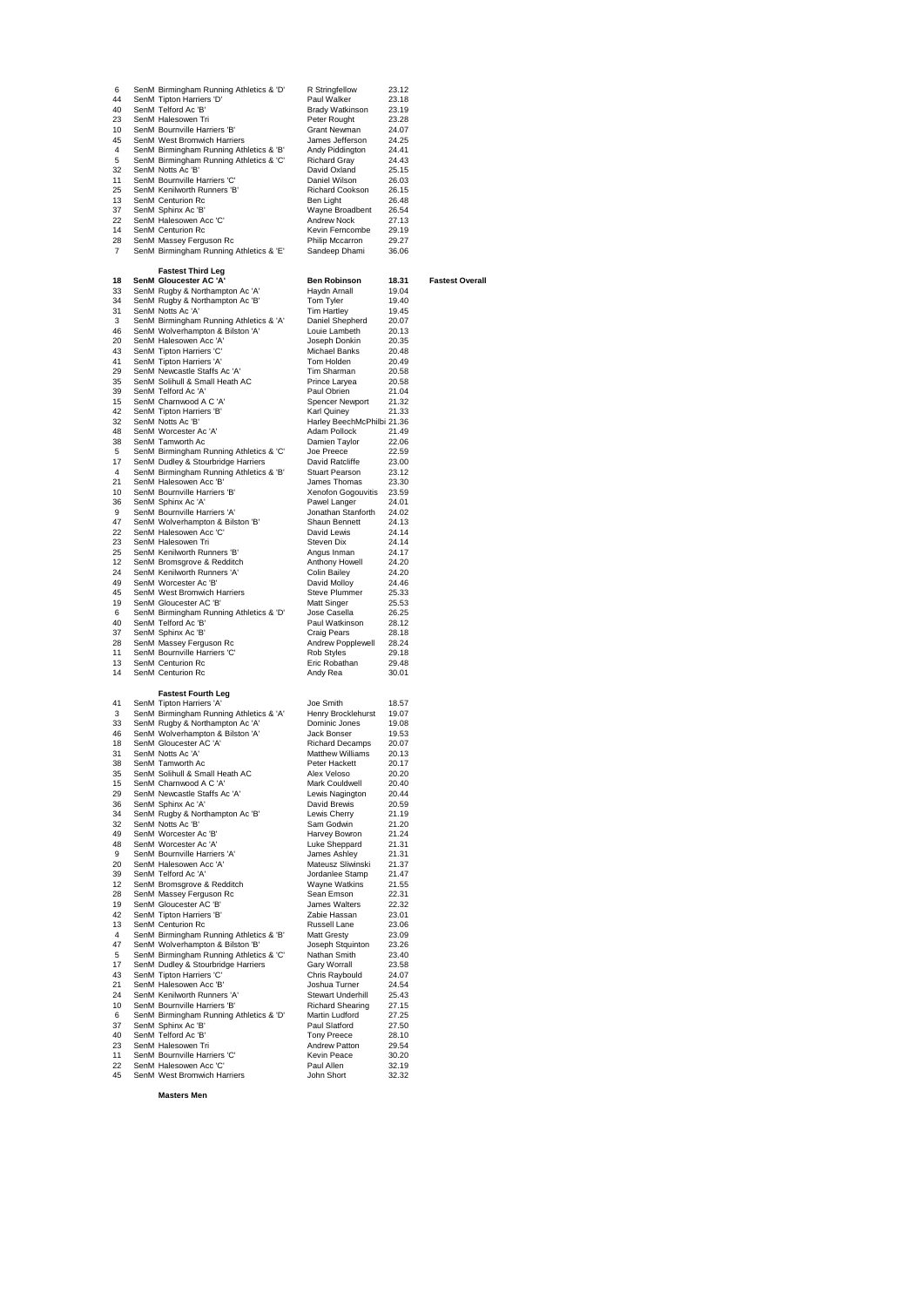| Posn           | Team     | Club                                                         | <b>First Leg</b>                      | Time           | <b>Second Leg</b>                |                      | Time Team | <b>Third Leg</b>                  |                | Time Team      | <b>Fourth Leg</b>                            | Time         | Team  |
|----------------|----------|--------------------------------------------------------------|---------------------------------------|----------------|----------------------------------|----------------------|-----------|-----------------------------------|----------------|----------------|----------------------------------------------|--------------|-------|
| $\overline{1}$ | 76       | MasM Tipton Harriers 'A'                                     | <b>Martin Williams</b>                | 19.49          | Robert Meredith                  | 19.28                | 39.17     | Dean Hill                         | 22.10          | 61.27          | Gary Whitehouse                              | 20.59        | 82.26 |
| 2              | 61       | MasM Halesowen Acc                                           | Andrew Butler                         | 20.48          | Roger Mallard                    | 22.20                | 43.08     | Nick Hazelwood                    | 22.28          | 65.36          | Andrew Yapp                                  | 20.49        | 86.25 |
| 3              | 70       | MasM Rugby & Northampton Ac                                  | Sam Tallett                           | 21.47          | Damian Ciesielski                | 22.34                | 44.21     | Brendan Moen                      | 22.35          | 66.56          | Chris Lamb                                   | 22.10        | 89.06 |
| 4              | 64       | MasM Newcastle Staffs Ac                                     | Craig Taylor                          | 22.16          | Scott Zikmanis                   | 22.03 44.19          |           | Andrew Brownswor 22.51            |                | 67.10          | Jonathan Ranford 23.56                       |              | 91.06 |
| 5              | 68       | MasM Nuneaton Harriers 'A'                                   | Andrew Massey                         | 21.17          | lan Mansell                      | 22.02 43.19          |           | Eric Fowler                       | 22.52          | 66.11          | Paul Smith                                   | 25.22        | 91.33 |
| 6              | 78       | MasM Trentham Rc 'A'                                         | Martin Mcguigan                       | 22.43          | Mark Espley                      | 22.18                | 45.01     | Liam Tosh                         | 23.11          | 68.12          | Nasar Rafiq                                  | 23.28        | 91.40 |
| 7              | 77       | MasM Tipton Harriers 'B'                                     | Andrew Acha                           | 25.03          | Daniel Brazier                   | 22.54                | 47.57     | Laurence Heathco 23.33            |                | 71.30          | <b>Steve Brookes</b>                         | 21.48        | 93.18 |
| 8              | 80       | MasM Wolverhampton & Bilston 'A'                             | Gareth Briggs                         | 22.42          | Greg Asbury                      | 23.19                | 46.01     | David Norman                      | 24.44          | 70.45          | <b>Richard Wright</b>                        | 22.44        | 93.29 |
| 9              | 62       | MasM Massey Ferguson Rc 'A'                                  | David Clarke                          | 24.40          | Gary Lawson                      | 22.58                | 47.38     | Simon Neale                       | 23.26          | 71.04          | John Clarke                                  | 22.26        | 93.30 |
| 10             | 75       | MasM Telford Ac                                              | Victor Bennett                        | 24.55          | Andrew Speke                     | 23.37                | 48.32     | Paul Williams                     | 24.04          | 72.36          | Daniel Bailey                                | 24.54        | 97.30 |
| 11             | 71       | MasM Solihull & Small Heath AC                               | Michael Bracken                       | 22.14          | Gareth Bryant                    | 24.13                | 46.27     | Daniel Allen                      | 24.04          | 70.31          | Paul Lloyd                                   | 27.06        | 97.37 |
| 12             | 60       | MasM Bromsgrove & Redditch                                   | <b>Scott Beverley</b>                 | 22.36          | Paul Collins                     | 24.54                | 47.30     | John Searle                       | 25.35          | 73.05          | Stephen Brooks                               | 24.42        | 97.47 |
| 13             | 65       | MasM Northbrook AC 'A'                                       | Matthew Hathrell                      | 22.40          | Paul Robbins                     | 24.39                | 47.19     | Steven Turvey                     | 24.59          | 72.18          | Sean Duffy                                   | 27.15        | 99.33 |
| 14             | 81<br>79 | MasM Wolverhampton & Bilston 'B'<br>MasM Trentham Rc 'B'     | Roger Grand<br>lan Heath              | 23.56<br>23.21 | <b>David Davies</b>              | 24.51<br>27.31 50.52 | 48.47     | Paul Clarke                       | 25.55          | 74.42<br>75.08 | Garry Palmer                                 | 25.20 100.02 |       |
| 15             | 63       | MasM Massey Ferguson Rc 'B'                                  | Barry Allen                           | 26.39          | <b>Adrian Frost</b><br>David Lee | 26.29 53.08          |           | <b>Chris Mosiuk</b><br>Iwan Jones | 24.16<br>25.31 | 78.39          | Daniel Andemicha 26.12 101.20<br>John Wilson | 25.08 103.47 |       |
| 16<br>17       | 72       | MasM Sparkhill Harriers 'A'                                  | Nick Stringer                         | 24.02          | Andrew Manning                   | 26.52                | 50.54     | Paul Webster                      | 24.50          | 75.44          | Andrew Law                                   | 28.29 104.13 |       |
| 18             | 69       | MasM Nuneaton Harriers 'B'                                   | Chris Hamerhodges                     | 25.51          | Nicholas Wilson                  | 31.00                | 56.51     | Peter Everitt                     | 29.40          | 86.31          | Jack Easthorpe                               | 22.34 109.05 |       |
| 19             | 73       | MasM Sparkhill Harriers 'B'                                  | Edward O'neill                        | 26.03          | Stuart Minchin                   | 28.04 54.07          |           | <b>Robert Mills</b>               | 28.46          | 82.53          | <b>Tahir Akhtar</b>                          | 28.39 111.32 |       |
| 20             | 66       | MasM Northbrook AC 'B'                                       | <b>Spencer Davies</b>                 | 26.49          | Lee Newark                       | 28.30                | 55.19     | Adrian Lowe                       | 28.46          | 84.05          | Robert Pool                                  | 29.11 113.16 |       |
| 21             | 67       | MasM Northbrook AC 'C'                                       | Kyle Beddoe                           | 28.24          | Anthony Hughes                   | 26.43 55.07          |           | <b>Rich Cawley</b>                | 29.01          | 84.08          | Simon Aldridge                               | 29.40 113.48 |       |
|                |          |                                                              |                                       |                |                                  |                      |           |                                   |                |                |                                              |              |       |
|                |          | <b>Fastest First Leg</b>                                     |                                       |                |                                  |                      |           |                                   |                |                |                                              |              |       |
|                | 76       | MasM Tipton Harriers 'A'                                     | <b>Martin Williams</b>                | 19.49          |                                  |                      |           |                                   |                |                |                                              |              |       |
|                | 61       | MasM Halesowen Acc                                           | Andrew Butler                         | 20.48          |                                  |                      |           |                                   |                |                |                                              |              |       |
|                | 68       | MasM Nuneaton Harriers 'A'                                   | Andrew Massey                         | 21.17          |                                  |                      |           |                                   |                |                |                                              |              |       |
|                | 70       | MasM Rugby & Northampton Ac                                  | Sam Tallett                           | 21.47          |                                  |                      |           |                                   |                |                |                                              |              |       |
|                | 71       | MasM Solihull & Small Heath AC                               | Michael Bracken                       | 22.14          |                                  |                      |           |                                   |                |                |                                              |              |       |
|                | 64       | MasM Newcastle Staffs Ac                                     | Craig Taylor                          | 22.16          |                                  |                      |           |                                   |                |                |                                              |              |       |
|                | 60       | MasM Bromsgrove & Redditch                                   | <b>Scott Beverley</b>                 | 22.36          |                                  |                      |           |                                   |                |                |                                              |              |       |
|                | 65       | MasM Northbrook AC 'A'                                       | Matthew Hathrell                      | 22.40          |                                  |                      |           |                                   |                |                |                                              |              |       |
|                | 80       | MasM Wolverhampton & Bilston 'A'                             | Gareth Briggs                         | 22.42          |                                  |                      |           |                                   |                |                |                                              |              |       |
|                | 78       | MasM Trentham Rc 'A'                                         | Martin Mcguigan                       | 22.43          |                                  |                      |           |                                   |                |                |                                              |              |       |
|                | 79       | MasM Trentham Rc 'B'                                         | lan Heath                             | 23.21          |                                  |                      |           |                                   |                |                |                                              |              |       |
|                | 81       | MasM Wolverhampton & Bilston 'B'                             | Roger Grand                           | 23.56          |                                  |                      |           |                                   |                |                |                                              |              |       |
|                | 72       | MasM Sparkhill Harriers 'A'                                  | Nick Stringer                         | 24.02          |                                  |                      |           |                                   |                |                |                                              |              |       |
|                | 62       | MasM Massey Ferguson Rc 'A'                                  | David Clarke<br><b>Victor Bennett</b> | 24.40          |                                  |                      |           |                                   |                |                |                                              |              |       |
|                | 75<br>77 | MasM Telford Ac<br>MasM Tipton Harriers 'B'                  | Andrew Acha                           | 24.55<br>25.03 |                                  |                      |           |                                   |                |                |                                              |              |       |
|                | 69       | MasM Nuneaton Harriers 'B'                                   | Chris Hamerhodges                     | 25.51          |                                  |                      |           |                                   |                |                |                                              |              |       |
|                | 73       | MasM Sparkhill Harriers 'B'                                  | Edward O'neill                        | 26.03          |                                  |                      |           |                                   |                |                |                                              |              |       |
|                | 63       | MasM Massey Ferguson Rc 'B'                                  | Barry Allen                           | 26.39          |                                  |                      |           |                                   |                |                |                                              |              |       |
|                | 66       | MasM Northbrook AC 'B'                                       | <b>Spencer Davies</b>                 | 26.49          |                                  |                      |           |                                   |                |                |                                              |              |       |
|                | 67       | MasM Northbrook AC 'C'                                       | Kyle Beddoe                           | 28.24          |                                  |                      |           |                                   |                |                |                                              |              |       |
|                | 74       | MasM Sparkhill Harriers 'C'                                  | James Hannon                          | 31.38          |                                  |                      |           |                                   |                |                |                                              |              |       |
|                |          |                                                              |                                       |                |                                  |                      |           |                                   |                |                |                                              |              |       |
|                |          |                                                              |                                       |                |                                  |                      |           |                                   |                |                |                                              |              |       |
|                |          |                                                              |                                       |                |                                  |                      |           |                                   |                |                |                                              |              |       |
|                | 76       | <b>Fastest Second Leg</b><br><b>MasM Tipton Harriers 'A'</b> | <b>Robert Meredith</b>                | 19.28          | <b>Fastest overall</b>           |                      |           |                                   |                |                |                                              |              |       |
|                | 68       | MasM Nuneaton Harriers 'A'                                   | lan Mansell                           | 22.02          |                                  |                      |           |                                   |                |                |                                              |              |       |
|                | 64       | MasM Newcastle Staffs Ac                                     | Scott Zikmanis                        | 22.03          |                                  |                      |           |                                   |                |                |                                              |              |       |
|                | 78       | MasM Trentham Rc 'A'                                         | Mark Espley                           | 22.18          |                                  |                      |           |                                   |                |                |                                              |              |       |
|                | 61       | MasM Halesowen Acc                                           | Roger Mallard                         | 22.20          |                                  |                      |           |                                   |                |                |                                              |              |       |
|                | 70       | MasM Rugby & Northampton Ac                                  | Damian Ciesielski                     | 22.34          |                                  |                      |           |                                   |                |                |                                              |              |       |
|                | 77       | MasM Tipton Harriers 'B'                                     | Daniel Brazier                        | 22.54          |                                  |                      |           |                                   |                |                |                                              |              |       |
|                | 62       | MasM Massey Ferguson Rc 'A'                                  | Gary Lawson                           | 22.58          |                                  |                      |           |                                   |                |                |                                              |              |       |
|                | 80       | MasM Wolverhampton & Bilston 'A'                             | Greg Asbury                           | 23.19          |                                  |                      |           |                                   |                |                |                                              |              |       |
|                | 75       | MasM Telford Ac                                              | Andrew Speke                          | 23.37          |                                  |                      |           |                                   |                |                |                                              |              |       |
|                | 71       | MasM Solihull & Small Heath AC                               | Gareth Bryant                         | 24.13          |                                  |                      |           |                                   |                |                |                                              |              |       |
|                | 65       | MasM Northbrook AC 'A'                                       | Paul Robbins                          | 24.39          |                                  |                      |           |                                   |                |                |                                              |              |       |
|                | 81       | MasM Wolverhampton & Bilston 'B'                             | <b>David Davies</b>                   | 24.51          |                                  |                      |           |                                   |                |                |                                              |              |       |
|                | 60<br>63 | MasM Bromsgrove & Redditch<br>MasM Massey Ferguson Rc 'B'    | Paul Collins<br>David Lee             | 24.54<br>26.29 |                                  |                      |           |                                   |                |                |                                              |              |       |
|                | 67       | MasM Northbrook AC 'C'                                       | Anthony Hughes                        | 26.43          |                                  |                      |           |                                   |                |                |                                              |              |       |
|                | 72       | MasM Sparkhill Harriers 'A'                                  | Andrew Manning                        | 26.52          |                                  |                      |           |                                   |                |                |                                              |              |       |
|                | 79       | MasM Trentham Rc 'B'                                         | <b>Adrian Frost</b>                   | 27.31          |                                  |                      |           |                                   |                |                |                                              |              |       |
|                | 73       | MasM Sparkhill Harriers 'B'                                  | <b>Stuart Minchin</b>                 | 28.04          |                                  |                      |           |                                   |                |                |                                              |              |       |
|                | 66       | MasM Northbrook AC 'B'                                       | Lee Newark                            | 28.30          |                                  |                      |           |                                   |                |                |                                              |              |       |
|                | 69       | MasM Nuneaton Harriers 'B'                                   | Nicholas Wilson                       | 31.00          |                                  |                      |           |                                   |                |                |                                              |              |       |
|                |          |                                                              |                                       |                |                                  |                      |           |                                   |                |                |                                              |              |       |
|                |          | <b>Fastest Third Leg</b>                                     |                                       |                |                                  |                      |           |                                   |                |                |                                              |              |       |
|                | 76       | MasM Tipton Harriers 'A'                                     | Dean Hill                             | 22.10          |                                  |                      |           |                                   |                |                |                                              |              |       |
|                | 61       | MasM Halesowen Acc                                           | Nick Hazelwood                        | 22.28          |                                  |                      |           |                                   |                |                |                                              |              |       |
|                | 70       | MasM Rugby & Northampton Ac                                  | Brendan Moen<br>Andrew Brownsword     | 22.35          |                                  |                      |           |                                   |                |                |                                              |              |       |
|                | 64<br>68 | MasM Newcastle Staffs Ac<br>MasM Nuneaton Harriers 'A'       | <b>Eric Fowler</b>                    | 22.51<br>22.52 |                                  |                      |           |                                   |                |                |                                              |              |       |
|                | 78       | MasM Trentham Rc 'A'                                         | Liam Tosh                             | 23.11          |                                  |                      |           |                                   |                |                |                                              |              |       |
|                | 62       | MasM Massey Ferguson Rc 'A'                                  | Simon Neale                           | 23.26          |                                  |                      |           |                                   |                |                |                                              |              |       |
|                | 77       | MasM Tipton Harriers 'B'                                     | Laurence Heathcock                    | 23.33          |                                  |                      |           |                                   |                |                |                                              |              |       |
|                | 71       | MasM Solihull & Small Heath AC                               | Daniel Allen                          | 24.04          |                                  |                      |           |                                   |                |                |                                              |              |       |
|                | 75       | MasM Telford Ac                                              | Paul Williams                         | 24.04          |                                  |                      |           |                                   |                |                |                                              |              |       |
|                | 79       | MasM Trentham Rc 'B'                                         | Chris Mosiuk                          | 24.16          |                                  |                      |           |                                   |                |                |                                              |              |       |
|                | 80       | MasM Wolverhampton & Bilston 'A'                             | David Norman                          | 24.44          |                                  |                      |           |                                   |                |                |                                              |              |       |
|                | 72       | MasM Sparkhill Harriers 'A'                                  | Paul Webster                          | 24.50          |                                  |                      |           |                                   |                |                |                                              |              |       |
|                | 65       | MasM Northbrook AC 'A'                                       | <b>Steven Turvey</b>                  | 24.59          |                                  |                      |           |                                   |                |                |                                              |              |       |
|                | 63       | MasM Massey Ferguson Rc 'B'                                  | Iwan Jones                            | 25.31          |                                  |                      |           |                                   |                |                |                                              |              |       |
|                | 60       | MasM Bromsgrove & Redditch                                   | John Searle                           | 25.35          |                                  |                      |           |                                   |                |                |                                              |              |       |
|                | 81       | MasM Wolverhampton & Bilston 'B'                             | Paul Clarke                           | 25.55          |                                  |                      |           |                                   |                |                |                                              |              |       |
|                | 73       | MasM Sparkhill Harriers 'B'                                  | <b>Robert Mills</b>                   | 28.46          |                                  |                      |           |                                   |                |                |                                              |              |       |
|                | 66<br>67 | MasM Northbrook AC 'B'<br>MasM Northbrook AC 'C'             | Adrian Lowe<br><b>Rich Cawley</b>     | 28.46<br>29.01 |                                  |                      |           |                                   |                |                |                                              |              |       |